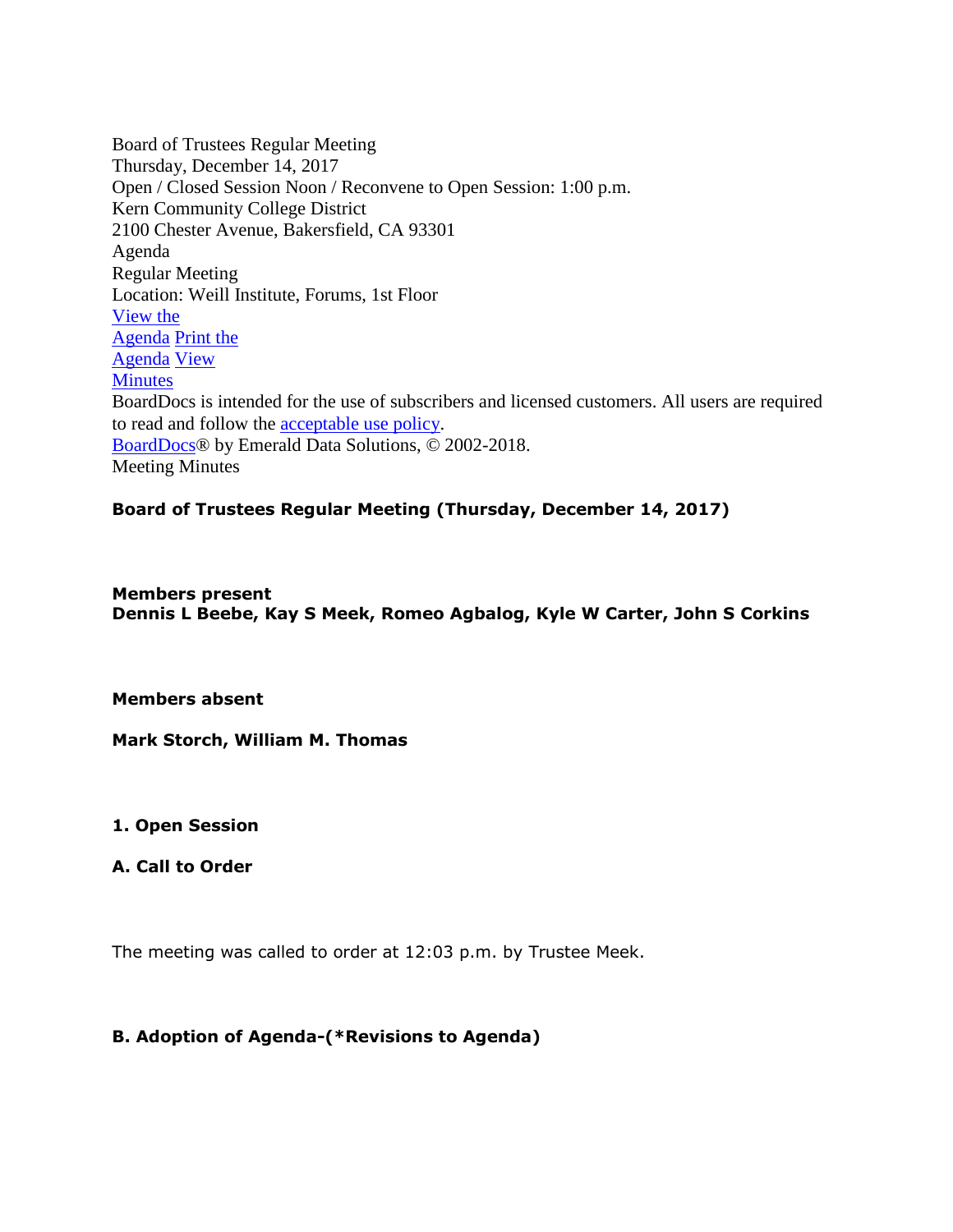Motion by Dennis L Beebe, second by John S Corkins.

Final Resolution: Motion Carries

Ayes: Dennis L Beebe, Kay S Meek, Romeo Agbalog, Kyle W Carter, John S Corkins

### **2. Committee/Ad-Hoc Committee Reports ----Legislative Committee / Finance and Audit Committee / Report of Foundation Activities by Trustee Liaisons**

# **3. Public Comments-(Regarding Closed Session Agenda Items)**

There were no public comments.

# **4. Adjournment to Closed Session**

A. Closed Session Items

### **5. Return to Open Session**

#### **6. Preliminary Items**

### **A. Call to Order-Open Session**

The meeting reconvenued at 1:08 p.m., and was called to order by Trustee Meek.

### **B. Pledge of Allegiance**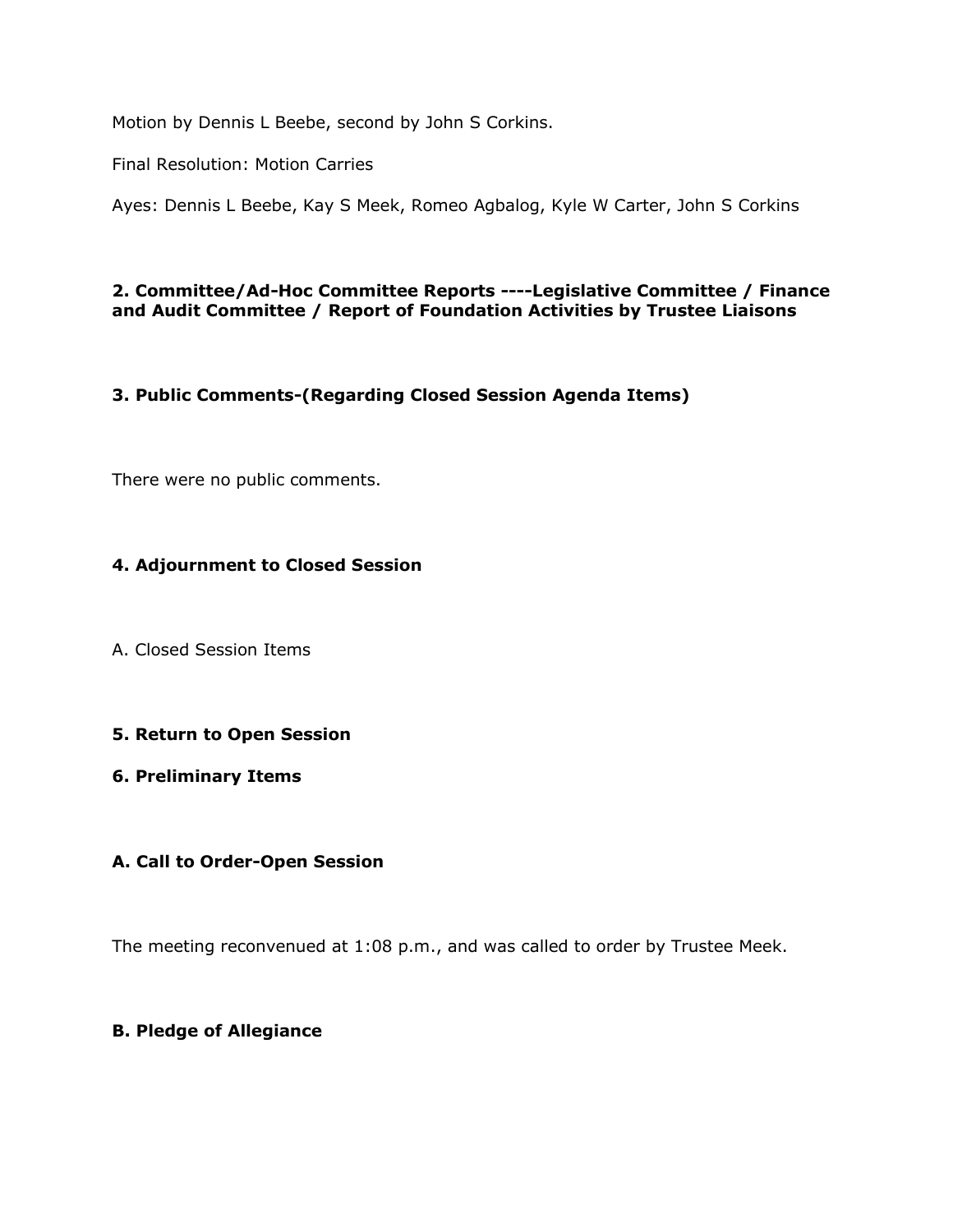The pledge was led by Trsutee Corkins.

### **C. Report of Actions Taken in Closed Session as Required**

The Board evaluation conducted in October 2017, will be reviewed at the January 2018 retreat, as a board with all members present.

### **D. Approval of Consent Items: Business Services - Agenda Items: 11A-M; 12A-E; Educational Services - Agenda Items: 14A-D; Human Resources - Agenda Item: 16A-B**

Motion by Romeo Agbalog, second by John S Corkins.

Final Resolution: Motion Carries

Ayes: Dennis L Beebe, Kay S Meek, Romeo Agbalog, Kyle W Carter, John S Corkins

### **E. Approval of the Minutes**

Motion by Dennis L Beebe, second by John S Corkins.

Final Resolution: Motion Carries

Ayes: Dennis L Beebe, Kay S Meek, Romeo Agbalog, Kyle W Carter, John S Corkins

#### **F. Approval of the Minutes-Chancellor Burke is requesting a waiver of Board Policy, 2C6E, in accepting into the minutes' record, two letters received and summarized by Trustee William Thomas at the Special Meeting of November 28, 2017.**

A copy of said Report A-44-17 in the Supplementary Minutes File is hereby made a part of the minutes of this meeting by reference as if fully set forth herein.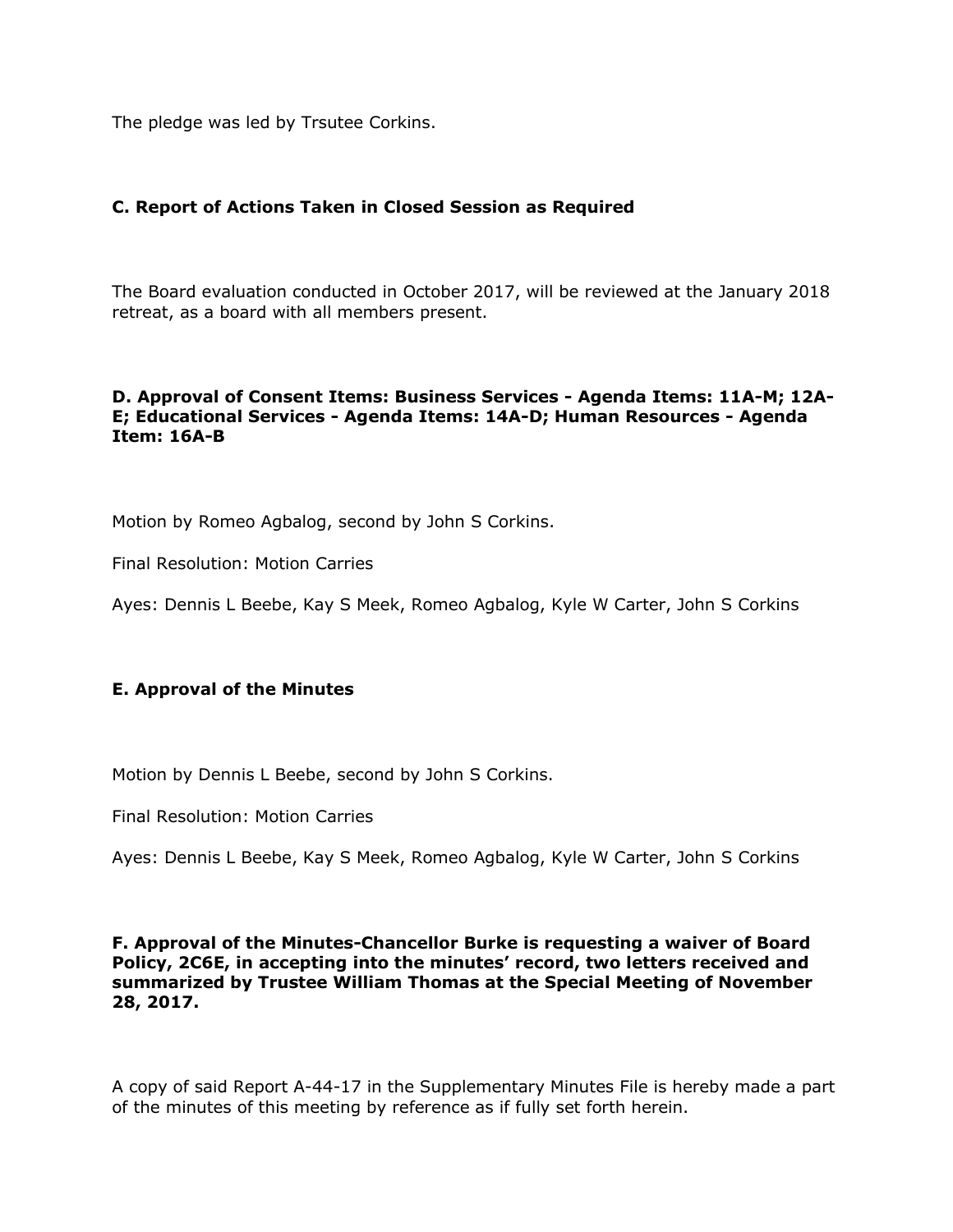Motion by Dennis L Beebe, second by Romeo Agbalog.

Final Resolution: Motion Carries

Ayes: Dennis L Beebe, Kay S Meek, Romeo Agbalog, Kyle W Carter, John S Corkins

# **G. Correspondence to the Board of Trustees and/or communications.**

The first correspondence received for the Board and the Chancellor was for the upcoming ACCT Legislative Summit, held in Washington, D.C. in February 2018. The Chancellor and Vice Chancellor of Educational Services will be in attendance. The second correspondence received for the Board was from CCCT about their upcoming elections in the spring. The nomination packet will be available at the February board meeting.

### **H. Presentation of Commendations to District Office 2017-2018 Retirees**

No retirees were present.

### **I. Presentation of the 311Q Financial Status Report, CCFS, for the first quarter of fiscal year 2017-18.**

Interim CFO, Deborah A. Martin, gave a brief overview of the 311Q for the first quarter of fiscal year 2017-18. Copies of the status report were made available to the Board and the public. A copy of said Report B-217-17 in the Supplementary Minutes File is hereby made a part of the minutes of this meeting by reference as if fully set forth herein.

### **J. Presentation of the California School Employees Association, Chapters 246, 336, and 617 Initial Proposal to the Kern Community College District**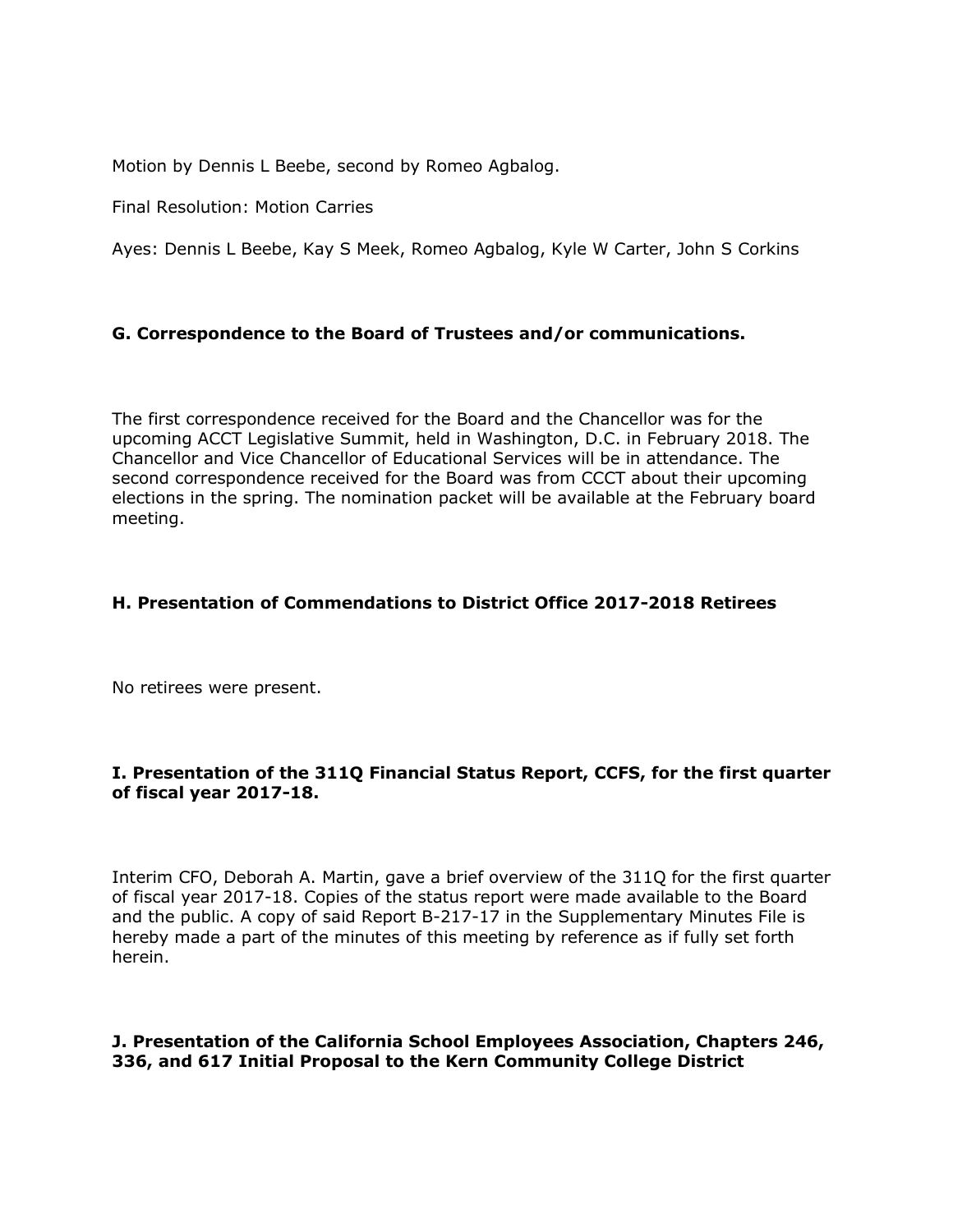No California School Employees Association (CSEA) representatives were present. A copy of said Report H-22-17 in the Supplementary Minutes File is hereby made a part of the minutes of this meeting by reference as if fully set forth herein.

# **7. Organizational Items**

# **A. Presentation of the Board of Trustees Calendar for 2018-2019.**

The Calendar will be presented for approval at the regular meeting on February 08, 2018. A copy of said Report A-45-17 in the Supplementary Minutes File is hereby made a part of the minutes of this meeting by reference as if fully set forth herein.

# **B. Kern Community College District Board of Trustees Election of Officers**

A motion was made by Trustee Beebe to continue the current board officers and representatives serving in their seats, for another year. This motion was second by Trustee Corkins, and unanimously voted:

- Trustee Kay S. Meek to be elected Board President
- Trustee Mark Storch to be elected Board Vice President
- Trustee Romeo Agbalog to be elected Board Clerk
- Trustee Kyle W. Carter to serve as KCCD Board representative to KCSOS
- Trustee Thomas to serve as the KCCD representative to the BC Foundation

A copy of said Report A-46-17 in the Supplementary Minutes File is hereby made a part of the minutes of this meeting by reference as if fully set forth herein.

Motion by Dennis L Beebe, second by John S Corkins.

Final Resolution: Motion Carries

Ayes: Dennis L Beebe, Kay S Meek, Romeo Agbalog, Kyle W Carter, John S Corkins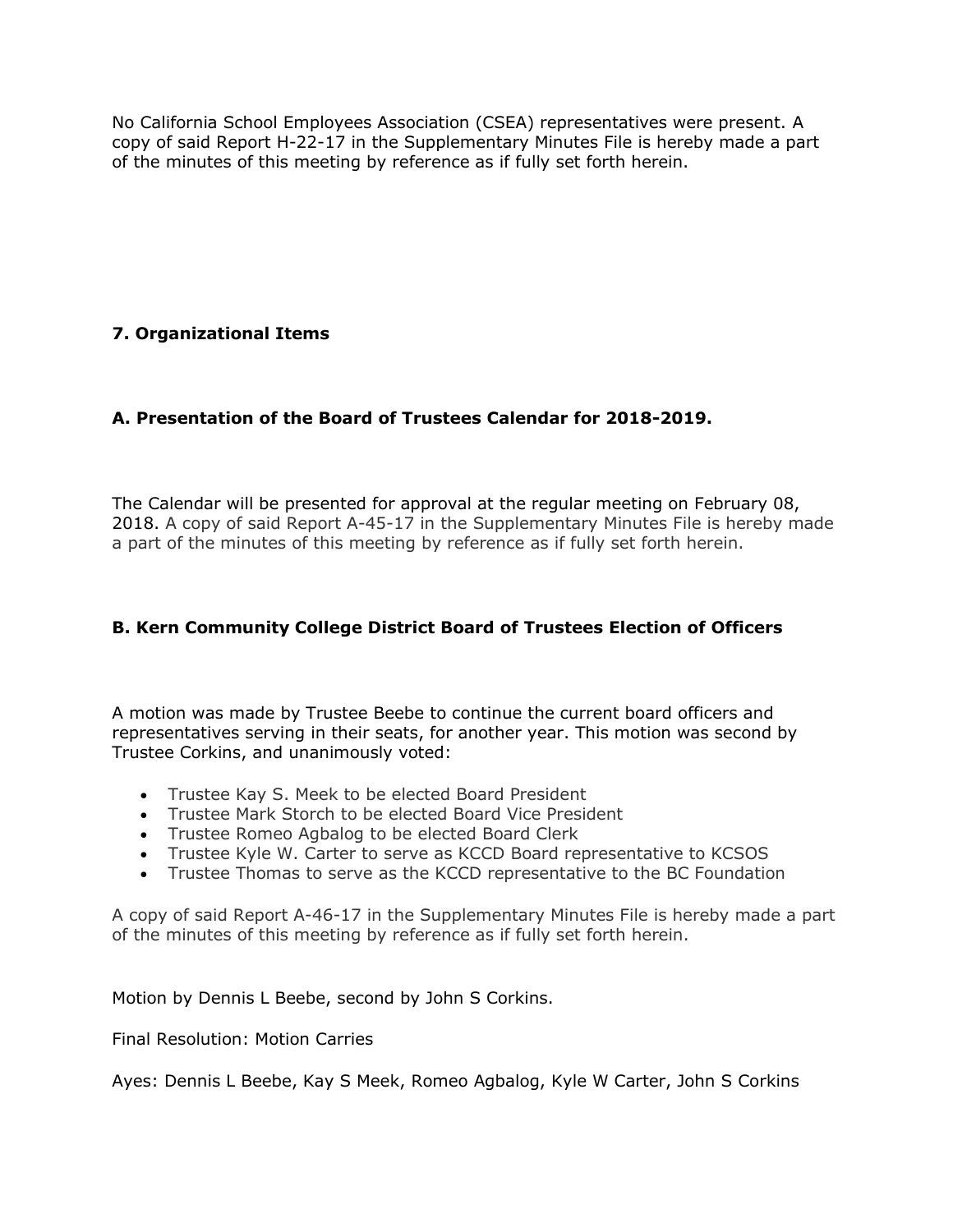**8. Public Comments --- Open Session At this time, the public may address the Board of Trustees on any matter within the subject matter jurisdiction of the Board that is not on the agenda. The public may address the Board of Trustees on each of the agenda items as those items are considered. Each speaker will be allowed a maximum of five (5) minutes per topic. Twenty (20) minutes shall be the maximum time allotment for public speakers on any one (1) subject regardless of the number of speakers at any one (1) Board meeting. At the discretion of a majority of the Board, these times may be extended. Each person who addresses the Board must first be recognized by the presiding officer. Comments must be addressed to the Board as a whole and not to individual members or District employees. The Board and staff are not obligated to comment on, or respond to, or address comments by the public.**

There were no comments.

**9. (Business Services --- Approval) The Business Services items listed below are to authorize the Chancellor or Chief Financial Officer to execute agreements to procure construction services above \$45,000 or to procure goods and services other than construction services above \$88,300, in accordance with Board Policy 3A9A. All amounts designated are not to exceed the specified amount unless otherwise noted.**

**A. Adoption of a resolution authorizing the Interim Chief Financial Officer to direct the Kern County Auditor for the release of excess impounded local tax revenues in the amount of \$8,526,481.69 into the Kern Community College District's General Fund.**

A copy of said Report R-8-17 in the Supplementary Minutes File is hereby made a part of the minutes of this meeting by reference as if fully set forth herein.

Motion by Dennis L Beebe, second by John S Corkins.

Final Resolution: Motion Carries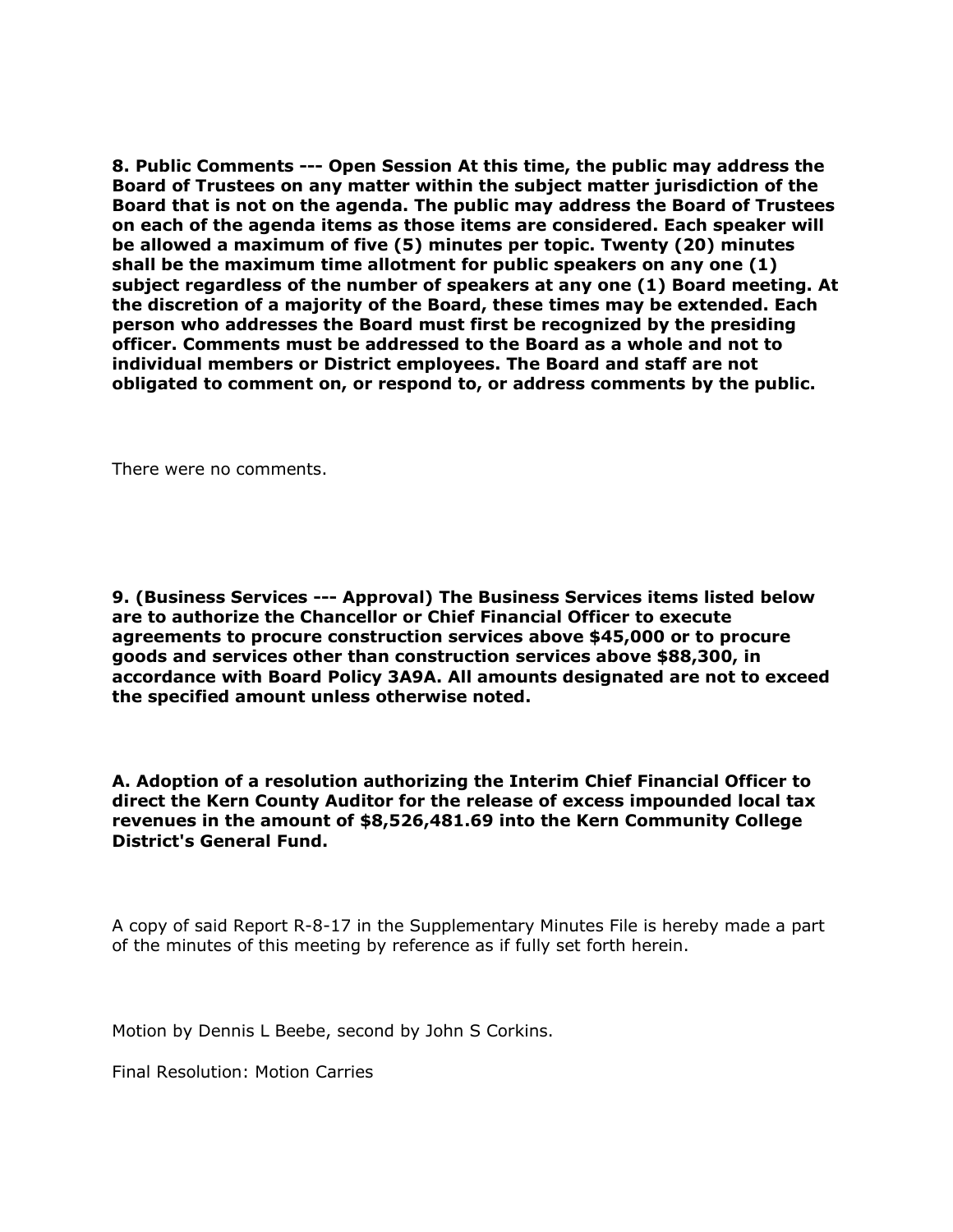Ayes: Dennis L Beebe, Kay S Meek, Romeo Agbalog, Kyle W Carter, John S Corkins

**B. Authorization for the Interim Chief Financial Officer to execute a property lease agreement renewal between the Kern Community College District and T-Mobile West LLC (T-Mobile). The renewal term is November 14, 2018 through November 13, 2023. The amount payable to the District is \$142,140.00, to be deposited into GU001 Unrestricted fund.**

A copy of said Report B-218-17 in the Supplementary Minutes File is hereby made a part of the minutes of this meeting by reference as if fully set forth herein.

Motion by Dennis L Beebe, second by John S Corkins.

Final Resolution: Motion Carries

Ayes: Dennis L Beebe, Kay S Meek, Romeo Agbalog, Kyle W Carter, John S Corkins

**C. Authorization for the Interim Chief Financial Officer to award a contract between the Kern Community College District, on behalf of Bakersfield College, and ConsuLab Educatech, for the Diesel Engine Trainer Platforms for student instruction in the Automotive Technology Department. This item was competitively bid and responded to pursuant to the Request for Proposal #BC171107-21AWL1. Bid proposals were due and submitted on November 7, 2017. The cost to the District is not to exceed \$136,234.31, to be paid from RP613 Strong Workforce Program fund.**

A copy of said Report B-219-17 in the Supplementary Minutes File is hereby made a part of the minutes of this meeting by reference as if fully set forth herein.

Motion by Dennis L Beebe, second by John S Corkins.

Final Resolution: Motion Carries

Ayes: Dennis L Beebe, Kay S Meek, Romeo Agbalog, Kyle W Carter, John S Corkins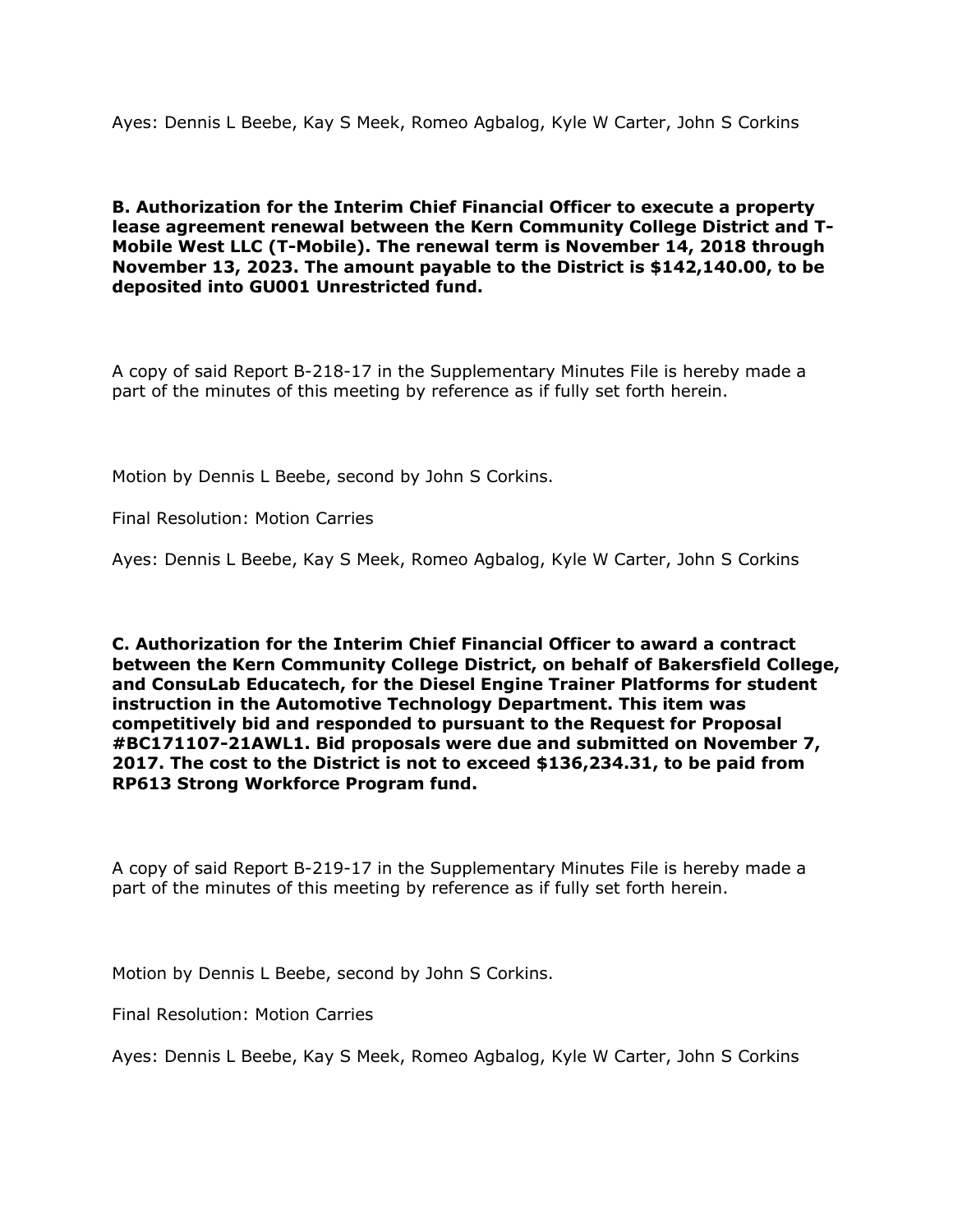**D. Authorization for the Interim Chief Financial Officer to approve a revised software agreement between the Kern Community College District and Oracle America, Inc. for software use and technical support services based on additional full time equivalent student growth. The term is from date of execution through June 30, 2018. The cost to the District is not to exceed \$199,579.80, to be paid from GU001 Unrestricted fund.**

A copy of said Report B-220-17 in the Supplementary Minutes File is hereby made a part of the minutes of this meeting by reference as if fully set forth herein.

Motion by Dennis L Beebe, second by John S Corkins.

Final Resolution: Motion Carries

Ayes: Dennis L Beebe, Kay S Meek, Romeo Agbalog, Kyle W Carter, John S Corkins

**10. (Business Services--- Approval) (Construction Items) The Business Services items listed below are to authorize the Chancellor or Chief Financial Officer to execute agreements to procure construction services above \$45,000 or to procure goods and services other than construction services above \$88,300, in accordance with Board Policy 3A9A. All amounts designated are not to exceed the specified amount unless otherwise noted.**

**A. Authorization for the Interim Chief Financial Officer to enter into an amendment for additional project management services between the Kern Community College District on behalf of the Cerro Coso Community College, and Another Perspective Inc., for the Cerro Coso Community College Main Building Modernization project. The term has been extended from February 10, 2018 through August 31, 2018. The revised amount will increase the original agreement by \$389,047.50 from \$887,610.00, to \$1,276,657.50, to be paid from MG100 SRID Local Capital Outlay fund.**

A copy of said Report B-221-17 in the Supplementary Minutes File is hereby made a part of the minutes of this meeting by reference as if fully set forth herein.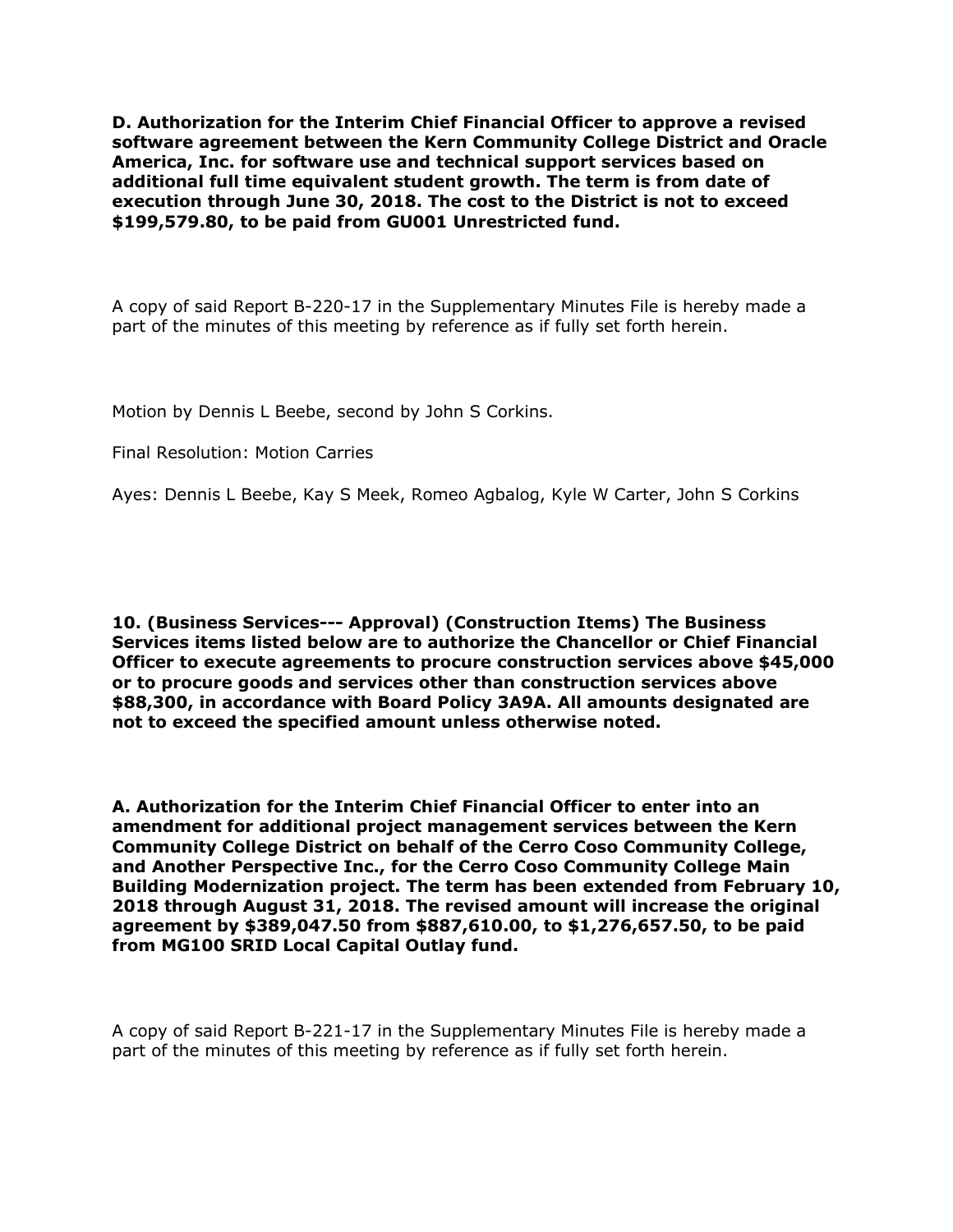Motion by John S Corkins, second by Dennis L Beebe.

Final Resolution: Motion Carries

Ayes: Dennis L Beebe, Kay S Meek, Romeo Agbalog, Kyle W Carter, John S Corkins

#### **B. Authorization for the Interim Chief Financial Officer to execute an independent consultant agreement between the Kern Community College District, on behalf of Bakersfield College and AECOM, for the update of the Bakersfield College Facilities Master Plan. The cost to the District is not to exceed \$399,110.00, to be paid from MJ100-SRID Local Capital Outlay fund.**

Trustee Carter reiterated the importance of utilizing local consultants on facilities' planning with awarded bond money. Chancellor Burke stated that AECOM was chosen for their ability to produce the uniquely required type of reports. According to Chancellor Burke, this did not require a bid for services. A copy of said Report B-222-17 in the Supplementary Minutes File is hereby made a part of the minutes of this meeting by reference as if fully set forth herein.

Motion by Dennis L Beebe, second by John S Corkins.

Final Resolution: Motion Carries

Ayes: Dennis L Beebe, Kay S Meek, Romeo Agbalog, Kyle W Carter, John S Corkins

**11. (Business Services- Consent) (Construction Items) The Business Services items listed below are recommended for ratification or approval in accordance with Board Policy 3A9A, which authorizes the Chief Financial Officer to execute agreements for goods and services up to \$45,000 for construction services or up to \$88,300 for goods and services other than construction services, as recommended in the Business Services Report. Only one motion is required to provide action on all. All amounts designated are not to exceed the specified amount unless otherwise noted.**

**A. Ratification of a construction agreement between the Kern Community College District on behalf of Porterville College and Borrego Solar Systems**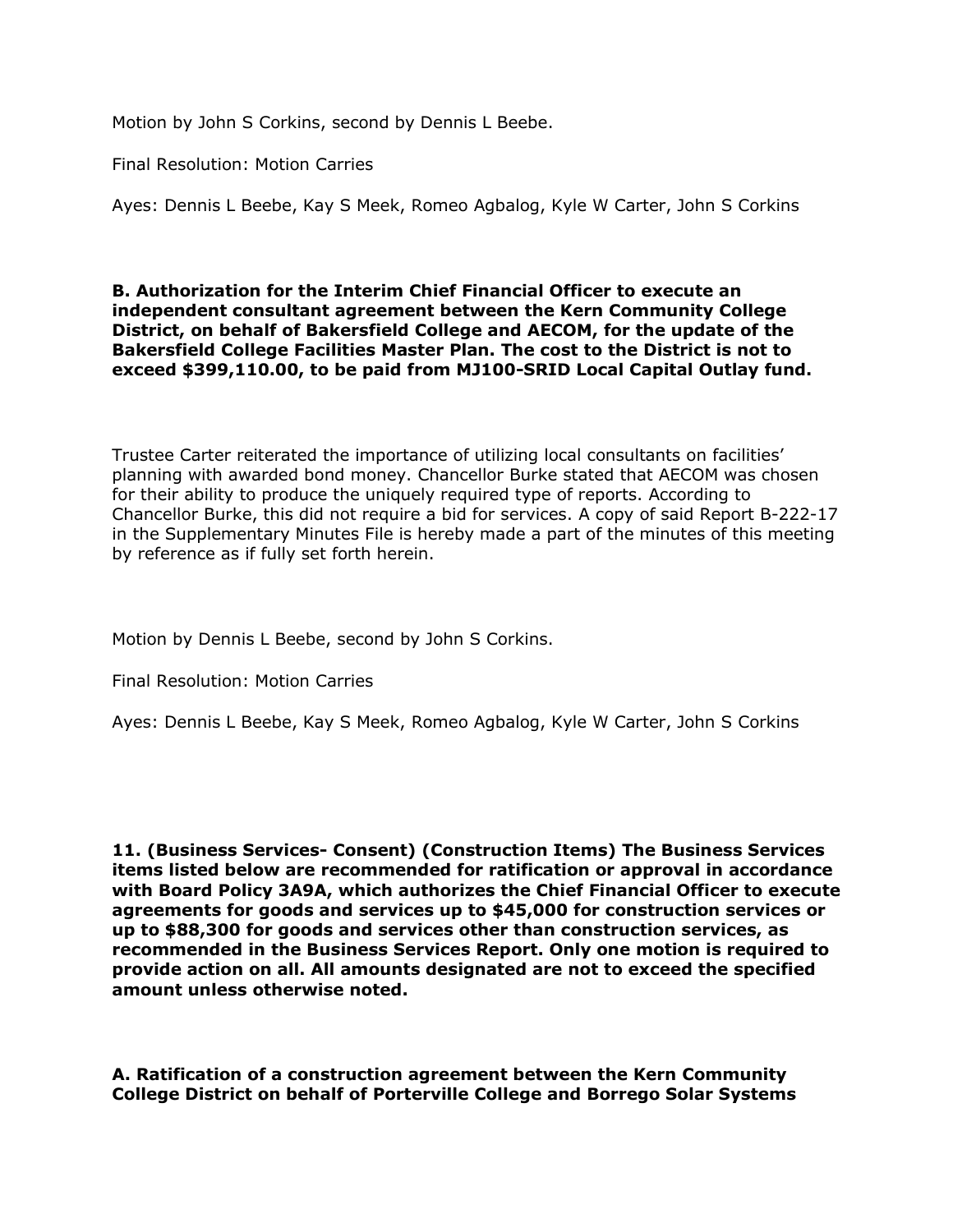**Inc., for the Porterville College SMSR 2016-17 High Voltage Electrical Repairs (Solar Array Repair) project. The term is from October 18, 2017 through November 18, 2017. The cost to the District is not to exceed \$3,900.00, to be paid from PC101-Local Capital Outlay fund and CD100 State Scheduled Maintenance funds.**

A copy of said Report B-223-17 in the Supplementary Minutes File is hereby made a part of the minutes of this meeting by reference as if fully set forth herein.

Motion by Romeo Agbalog, second by John S Corkins.

Final Resolution: Motion Carries

Ayes: Dennis L Beebe, Kay S Meek, Romeo Agbalog, Kyle W Carter, John S Corkins

**B. Ratification of an independent consultant agreement between the Kern Community College District on behalf of Porterville College and DC Inspections, for the Porterville College Math/Science Elevator & Restroom Refurbishment project. The term is from November 10, 2017 through September 28, 2018. The cost to the District is not to exceed \$4,775.00, to be paid from MG100-SRID Local Capital Outlay fund.**

A copy of said Report B-224-17 in the Supplementary Minutes File is hereby made a part of the minutes of this meeting by reference as if fully set forth herein.

Motion by Romeo Agbalog, second by John S Corkins.

Final Resolution: Motion Carries

Ayes: Dennis L Beebe, Kay S Meek, Romeo Agbalog, Kyle W Carter, John S Corkins

**C. Ratification of a construction agreement between the Kern Community College District on behalf of Porterville College and Doug Ross, dba. Central Valley Asphalt, for the Porterville College Veterans Monument (Concrete) project. The term is from October 30, 2017 through November 30, 2017. The**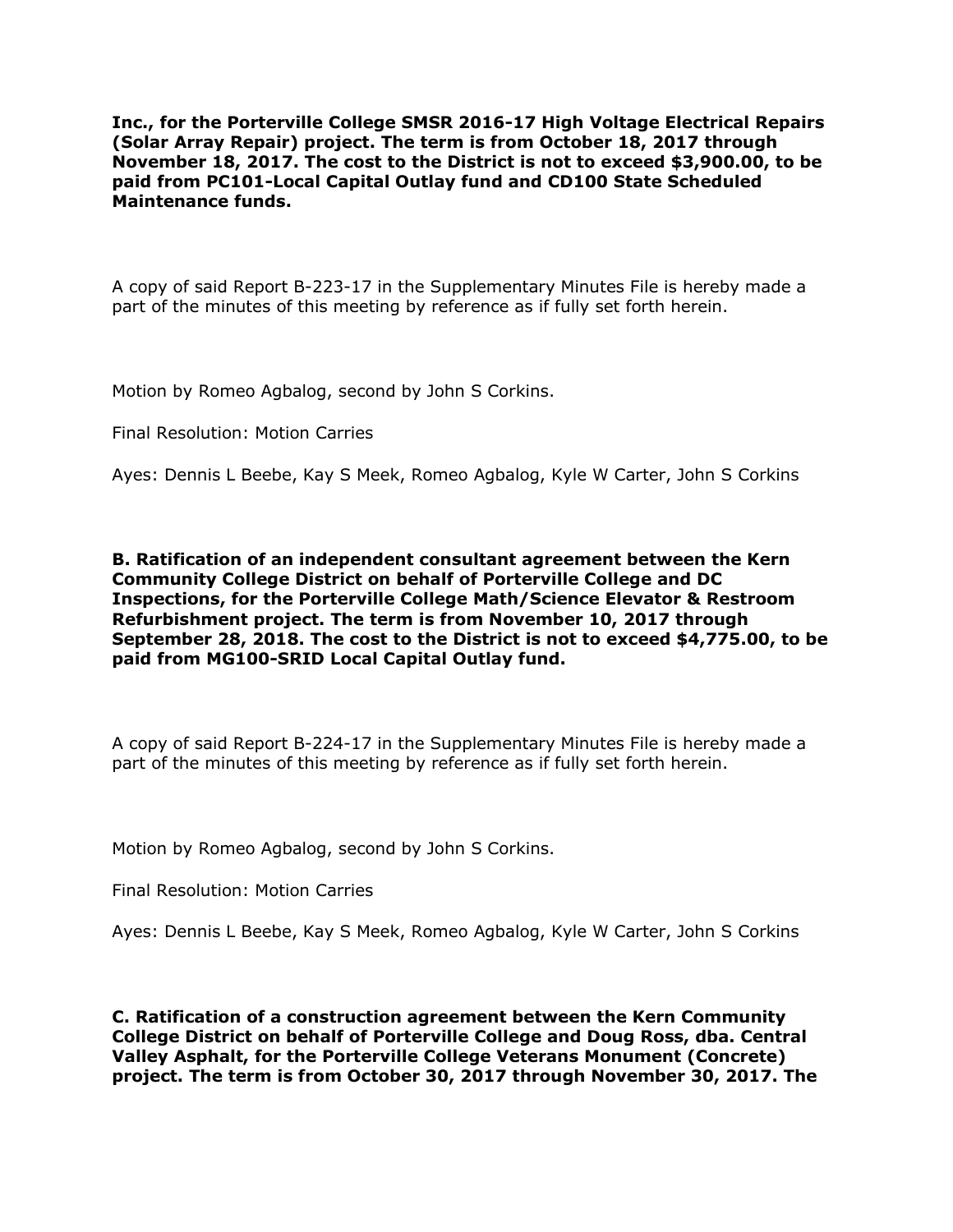**cost to the District is not to exceed \$44,989.00, to be paid from PC102-Local Capital Outlay fund.**

A copy of said Report B-225-17 in the Supplementary Minutes File is hereby made a part of the minutes of this meeting by reference as if fully set forth herein.

Motion by Romeo Agbalog, second by John S Corkins.

Final Resolution: Motion Carries

Ayes: Dennis L Beebe, Kay S Meek, Romeo Agbalog, Kyle W Carter, John S Corkins

**D. Ratification of an independent consultant agreement (ICA) between the Kern Community College District on behalf of Bakersfield College, and AECOM, for the Bakersfield College Infrastructure Phase 1 project. The term is from October 23, 2017 through November 22, 2017. The cost to the District is not to exceed \$21,316.00, to be paid from MJ100-SRID Capital Outlay fund.**

A copy of said Report B-226-17 in the Supplementary Minutes File is hereby made a part of the minutes of this meeting by reference as if fully set forth herein.

Motion by Romeo Agbalog, second by John S Corkins.

Final Resolution: Motion Carries

Ayes: Dennis L Beebe, Kay S Meek, Romeo Agbalog, Kyle W Carter, John S Corkins

**E. Ratification of a construction agreement between the Kern Community College District on behalf of Porterville College and Bob Ruffa Electric Inc., for the Porterville College Veterans Monument (Electrical) project. The term is from October 30, 2017 through November 30, 2017. The cost to the District is not to exceed \$1,895.00, to be paid from PC102-Local Capital Outlay fund.**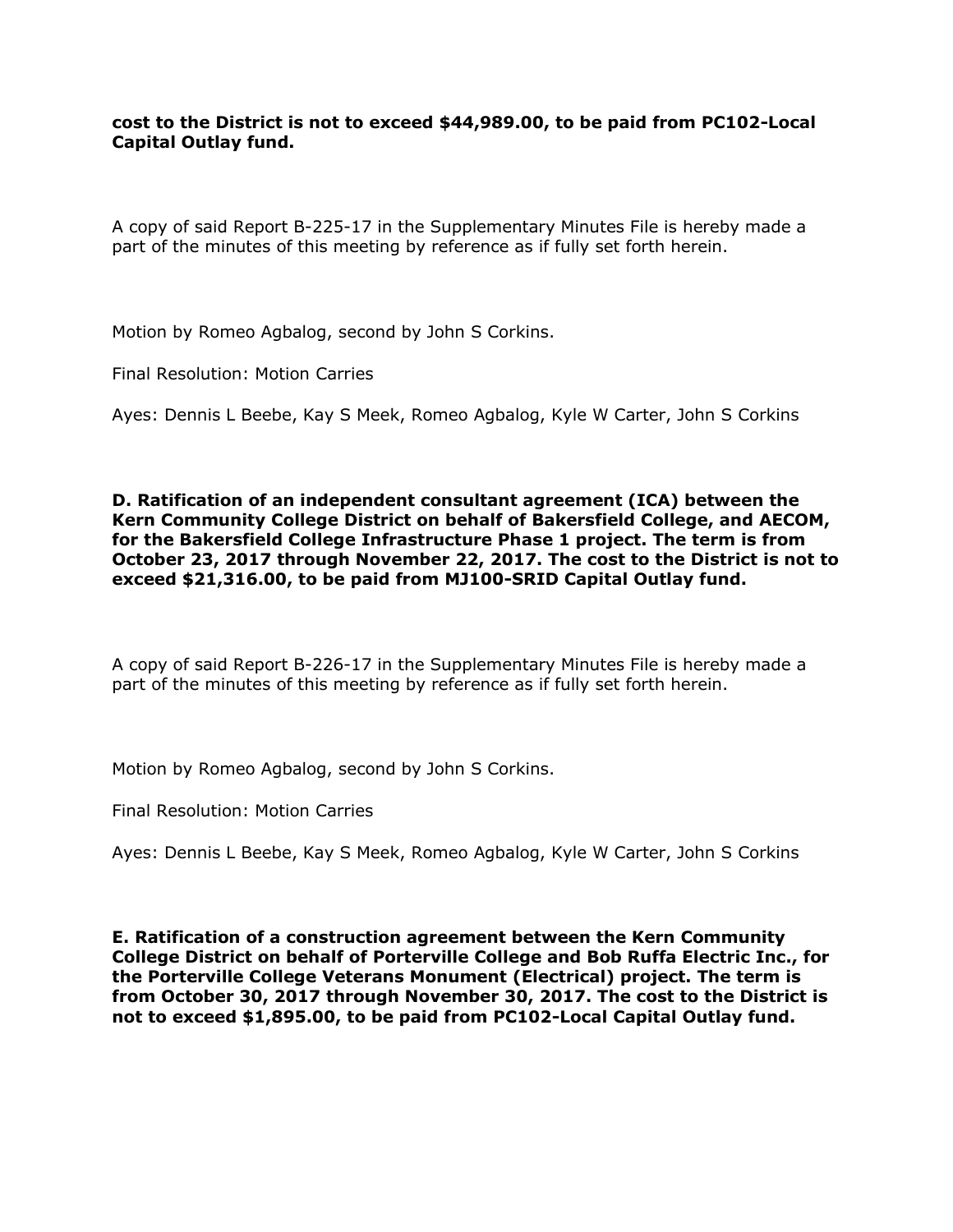A copy of said Report B-227-17 in the Supplementary Minutes File is hereby made a part of the minutes of this meeting by reference as if fully set forth herein.

Motion by Romeo Agbalog, second by John S Corkins.

Final Resolution: Motion Carries

Ayes: Dennis L Beebe, Kay S Meek, Romeo Agbalog, Kyle W Carter, John S Corkins

**F. Ratification of an amendment between the Kern Community College District on behalf of Bakersfield College and Soils Engineering Inc., for the Bakersfield College Arvin Educational Center Soil Sampling project. The term of the agreement remains the same. The revised amount will increase the original agreement by \$17,740.00 from \$29,900.00, to \$47,640.00, to be paid from MJ100-SRID Local Capital Outlay fund.**

A copy of said Report B-228-17 in the Supplementary Minutes File is hereby made a part of the minutes of this meeting by reference as if fully set forth herein.

Motion by Romeo Agbalog, second by John S Corkins.

Final Resolution: Motion Carries

Ayes: Dennis L Beebe, Kay S Meek, Romeo Agbalog, Kyle W Carter, John S Corkins

**G. Ratification of an independent consultant agreement by the Kern Community College District and Jim Rogaski for facilities planning and consulting services districtwide on an as needed, hourly basis. The term is from November 1, 2017 through October 31, 2022. The cost to the District is not to exceed \$44,000.00, to be paid from MG100-SRID Local Capital Outlay fund.**

A copy of said Report B-229-17 in the Supplementary Minutes File is hereby made a part of the minutes of this meeting by reference as if fully set forth herein.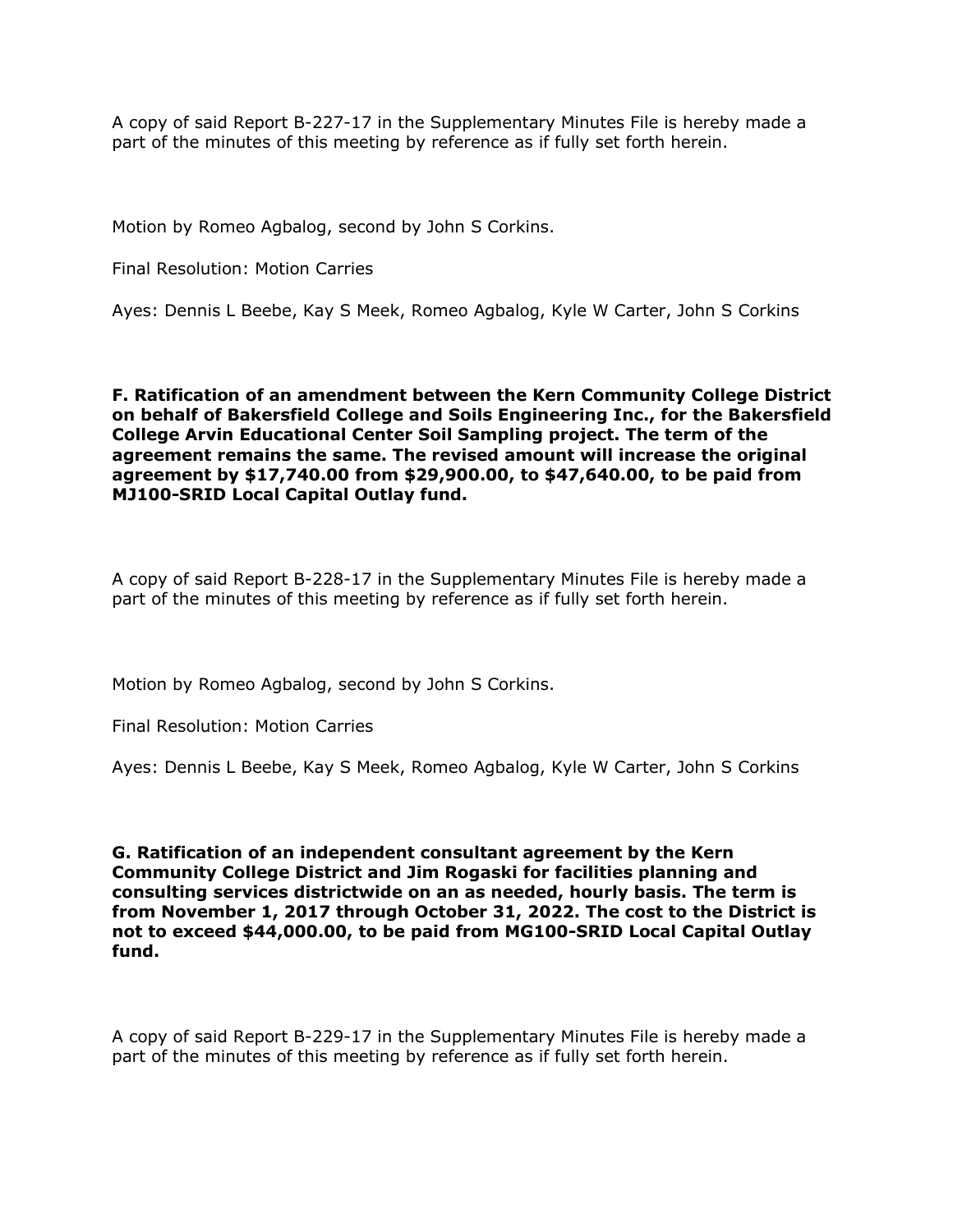Motion by Romeo Agbalog, second by John S Corkins.

Final Resolution: Motion Carries

Ayes: Dennis L Beebe, Kay S Meek, Romeo Agbalog, Kyle W Carter, John S Corkins

### **H. Ratification of a Notice of Completion for Klassen Corporation for the Bakersfield College Maintenance and Operations Building project.**

A copy of said Report B-230-17 in the Supplementary Minutes File is hereby made a part of the minutes of this meeting by reference as if fully set forth herein.

Motion by Romeo Agbalog, second by John S Corkins.

Final Resolution: Motion Carries

Ayes: Dennis L Beebe, Kay S Meek, Romeo Agbalog, Kyle W Carter, John S Corkins

**I. Ratification of a construction agreement between Kern Community College District on behalf of Bakersfield College and Horizon Mechanical Contractors of California, for the Bakersfield College Pool Boiler Replacement SMSR 2017-18 project. The term is from October 12, 2017 through December 31, 2017. The cost to the District is not to exceed \$44,368.00 to be paid from CD100 State Scheduled Maintenance fund.**

A copy of said Report B-231-17 in the Supplementary Minutes File is hereby made a part of the minutes of this meeting by reference as if fully set forth herein.

Motion by Romeo Agbalog, second by John S Corkins.

Final Resolution: Motion Carries

Ayes: Dennis L Beebe, Kay S Meek, Romeo Agbalog, Kyle W Carter, John S Corkins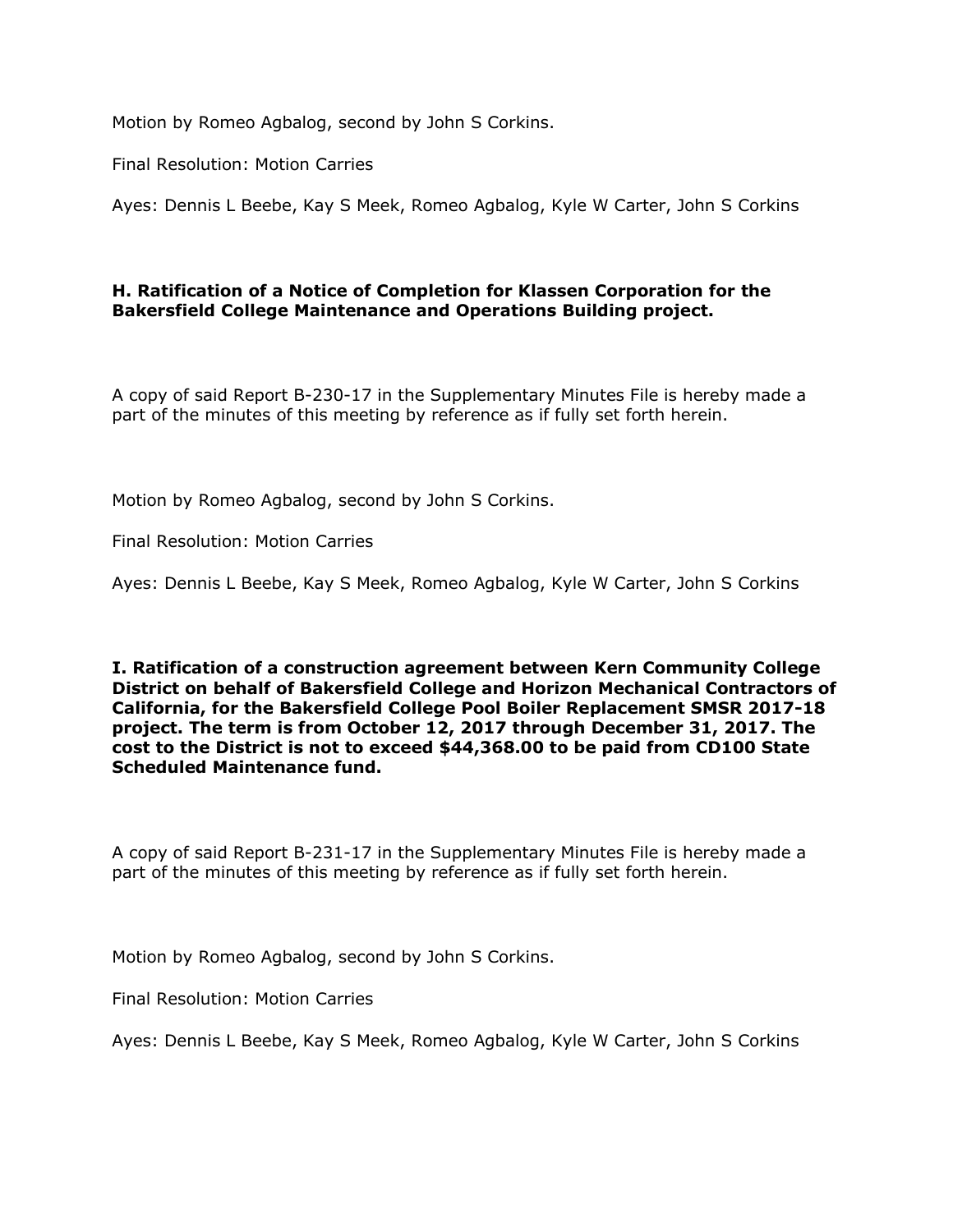**J. Ratification of a revised work authorization by the Kern Community College District on behalf of Porterville College and Cornerstone Engineering, for additional engineering services for the Porterville College Parking Lot A & B Rehabilitation project. The term is per the master agreement. This revised amount will increase the revised work authorization by \$4,280.00, from \$67,175.00 for a total cost to the District not to exceed \$71,455.00, to be paid from PC102-Local Capital Outlay fund.**

A copy of said Report B-232-17 in the Supplementary Minutes File is hereby made a part of the minutes of this meeting by reference as if fully set forth herein.

Motion by Romeo Agbalog, second by John S Corkins.

Final Resolution: Motion Carries

Ayes: Dennis L Beebe, Kay S Meek, Romeo Agbalog, Kyle W Carter, John S Corkins

**K. Ratification of a construction agreement between the Kern Community College District on behalf of Bakersfield College and C & H Fence and Patio Inc., for the Bakersfield College Child Care Fencing Replacement project. The term is from November 2, 2017 through January 1, 2018. The cost to the District is not to exceed \$29,164.75, to be paid from CD100-State Scheduled Maintenance fund.**

A copy of said Report B-233-17 in the Supplementary Minutes File is hereby made a part of the minutes of this meeting by reference as if fully set forth herein.

Motion by Romeo Agbalog, second by John S Corkins.

Final Resolution: Motion Carries

Ayes: Dennis L Beebe, Kay S Meek, Romeo Agbalog, Kyle W Carter, John S Corkins

**L. Ratification of a Notice of Completion for C-1 Construction Corp. for the Cerro Coso Community College Main Building Modernization Concrete Roof Deck Demo project.**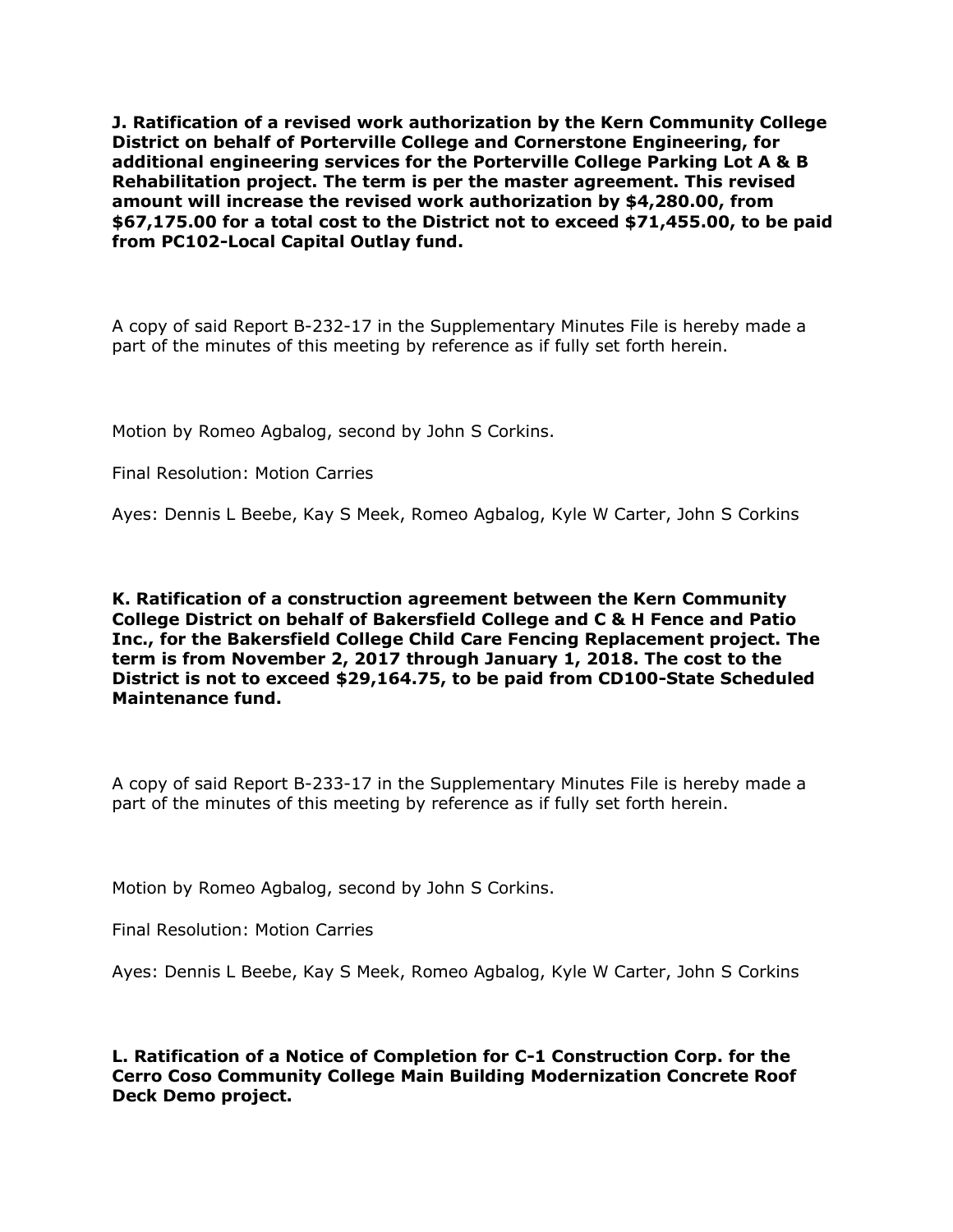A copy of said Report B-234-17 in the Supplementary Minutes File is hereby made a part of the minutes of this meeting by reference as if fully set forth herein.

Motion by Romeo Agbalog, second by John S Corkins.

Final Resolution: Motion Carries

Ayes: Dennis L Beebe, Kay S Meek, Romeo Agbalog, Kyle W Carter, John S Corkins

### **M. Ratification of a Notice of Completion for Alcorn Aire Inc. for the Weill Institute SMSR 2016-2017 EMS Replacement and Upgrade project**.

A copy of said Report B-235-17 in the Supplementary Minutes File is hereby made a part of the minutes of this meeting by reference as if fully set forth herein.

Motion by Romeo Agbalog, second by John S Corkins.

Final Resolution: Motion Carries

Ayes: Dennis L Beebe, Kay S Meek, Romeo Agbalog, Kyle W Carter, John S Corkins

### **12. Business Services---Consent (Items Other than Construction)**

**A. Ratification of the warrant orders submitted to the County of Kern that have been approved by the Director of IT Security for the period November 1, 2017 through November 30, 2017. The cost to the District is \$17,878,517.40 to be paid from various funds.**

A copy of said Report B-236-17 in the Supplementary Minutes File is hereby made a part of the minutes of this meeting by reference as if fully set forth herein.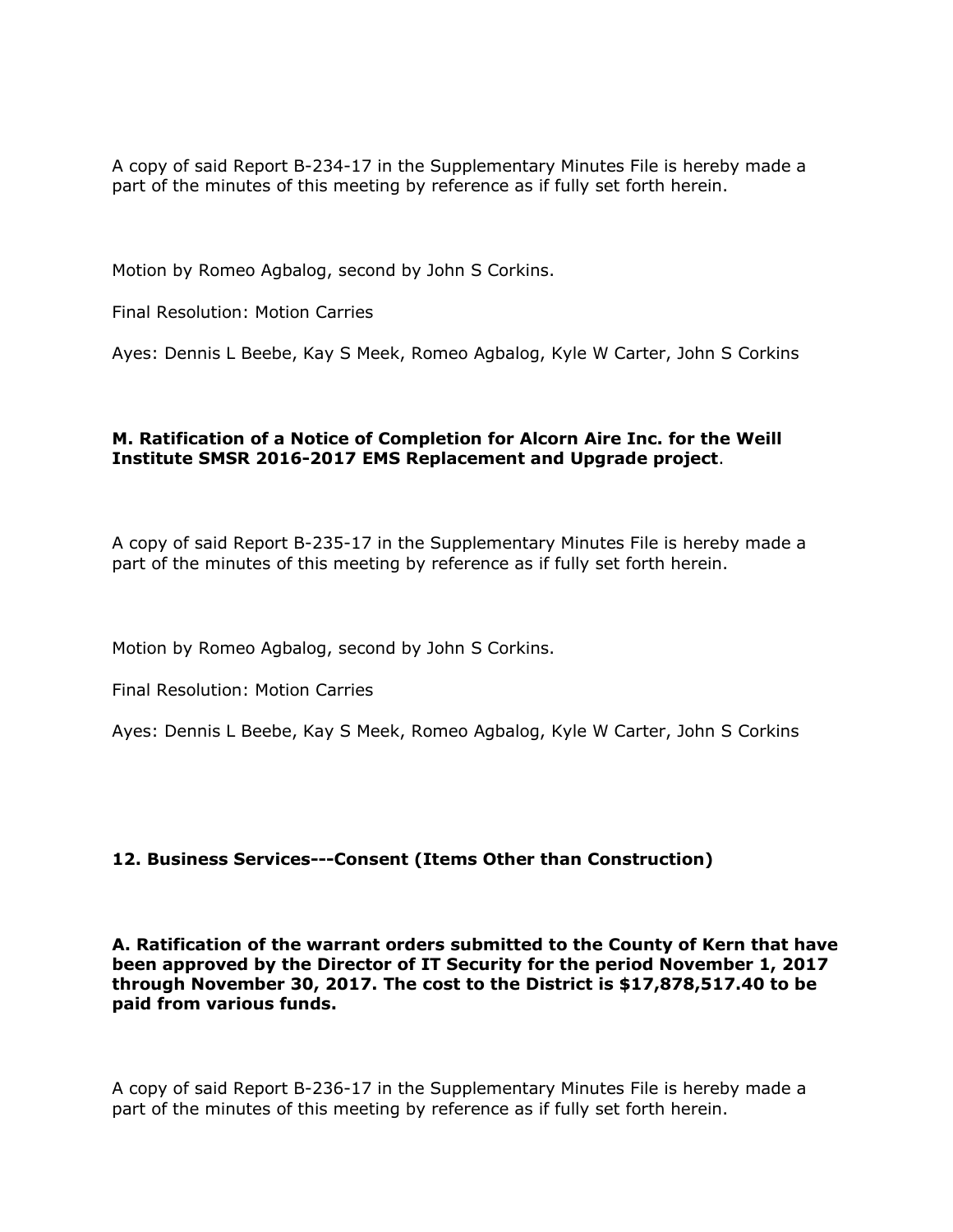Motion by Romeo Agbalog, second by John S Corkins.

Final Resolution: Motion Carries

Ayes: Dennis L Beebe, Kay S Meek, Romeo Agbalog, Kyle W Carter, John S Corkins

**B. The Business Services items listed below for the Kern Community College District, on behalf of Bakersfield College, are recommended for ratification in accordance with the Kern Community College District Board Policy 3A9A, which authorizes the Chief Financial Officer to execute agreements for goods and services up to \$45,000.00 for construction services, and for goods and services up to \$88,300.00 for other than construction services. Only one motion is required to provide action on all. All amounts designated are not to exceed the specified amount unless otherwise noted.**

**The Business Services contracts listed on the attached have been entered into by the Kern Community College District, on behalf of Bakersfield College, in support of the business and educational needs of the District, for the benefit and enrichment of current and prospective students.**

**C. The Business Services items listed below for the Kern Community College District, on behalf of Cerro Coso Community College, are recommended for ratification in accordance with the Kern Community College District Board Policy 3A9A, which authorizes the Chief Financial Officer to execute agreements for goods and services up to \$45,000.00 for construction services, and for goods and services up to \$88,300.00 for other than construction services. Only one motion is required to provide action on all. All amounts designated are not to exceed the specified amount unless otherwise noted.**

**D. The Business Services items listed below for the Kern Community College District, on behalf of Porterville College, are recommended for ratification in accordance with the Kern Community College District Board Policy 3A9A, which authorizes the Chief Financial Officer to execute agreements for goods and services up to \$45,000.00 for construction services, and for goods and services up to \$88,300.00 for other than construction services. Only one motion is required to provide action on all. All amounts designated are not to exceed the specified amount unless otherwise noted.**

**Resolution: The Business Services contracts listed on the attached have been entered into by the Kern Community College District, on behalf of Porterville**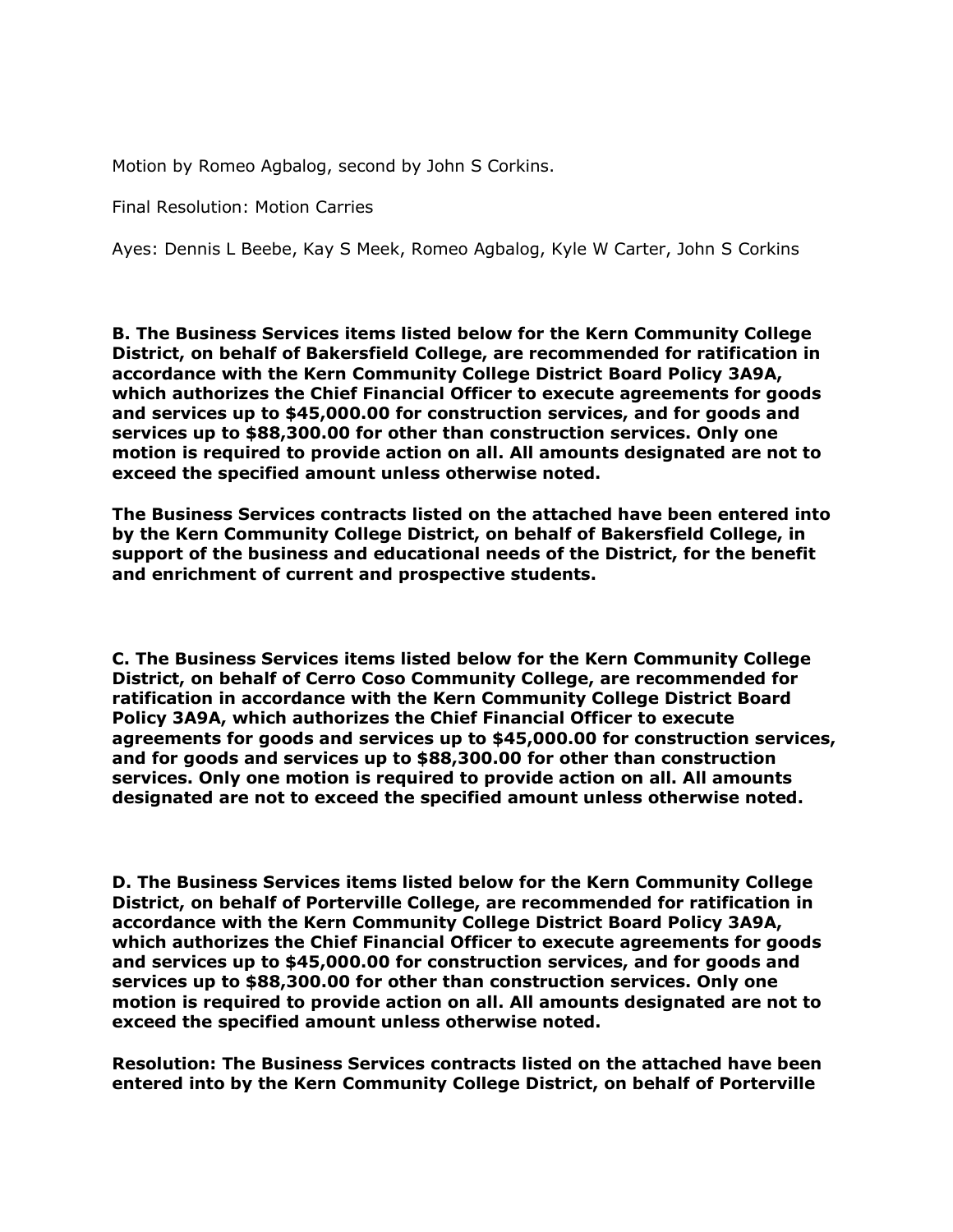**College, in support of the business and educational needs of the District, for the benefit and enrichment of current and prospective students.**

**E. The Business Services items listed below for the Kern Community College District, on behalf of the District Office, are recommended for ratification in accordance with the Kern Community College District Board Policy 3A9A, which authorizes the Chief Financial Officer to execute agreements for goods and services up to \$45,000.00 for construction services, and for goods and services up to \$88,300.00 for other than construction services. Only one motion is required to provide action on all. All amounts designated are not to exceed the specified amount unless otherwise noted.**

All Consent items were approved in a single motion at the beginning of this Board meeting. A copy of said Report B-237-17 in the Supplementary Minutes File is hereby made a part of the minutes of this meeting by reference as if fully set forth herein.

Motion by Romeo Agbalog, second by John S Corkins.

Final Resolution: Motion Carries

Ayes: Dennis L Beebe, Kay S Meek, Romeo Agbalog, Kyle W Carter, John S Corkins

**13. (Educational Services ---Approval) The Educational Services items listed below are in accordance with Board Policy 4B, Educational Program/Courses. Also listed are items requiring approval to authorize the Chief Financial Officer to execute agreements in accordance with Board Policy 3A9A.**

### **A. Approval of the Cerro Coso Community College Educational Master Plan**

A copy of said Report E-103-17 in the Supplementary Minutes File is hereby made a part of the minutes of this meeting by reference as if fully set forth herein.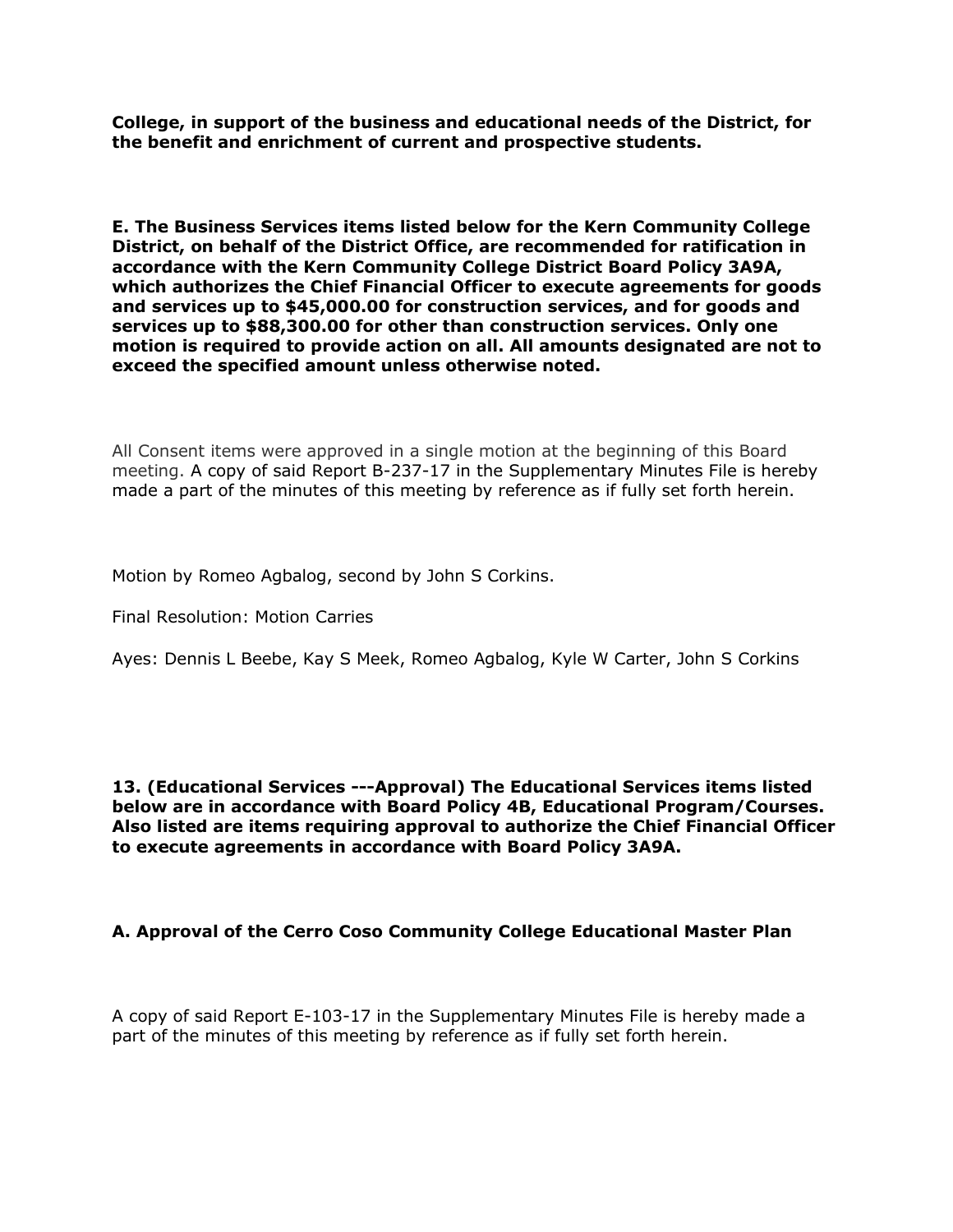Motion by Dennis L Beebe, second by John S Corkins.

Final Resolution: Motion Carries

Ayes: Dennis L Beebe, Kay S Meek, Romeo Agbalog, Kyle W Carter, John S Corkins

#### **B. Adoption of Resolution and approval of the Guided Pathways Self-Assessment tool, supporting the applications of the three colleges in the California Guided Pathways project.**

A copy of said Report E-104-17 in the Supplementary Minutes File is hereby made a part of the minutes of this meeting by reference as if fully set forth herein.

Motion by Dennis L Beebe, second by John S Corkins.

Final Resolution: Motion Carries

Ayes: Dennis L Beebe, Kay S Meek, Romeo Agbalog, Kyle W Carter, John S Corkins

### **C. Approval of the revised Porterville College Mission Statement.**

A copy of said Report E-105-17 in the Supplementary Minutes File is hereby made a part of the minutes of this meeting by reference as if fully set forth herein.

Motion by John S Corkins, second by Dennis L Beebe.

Final Resolution: Motion Carries

Ayes: Dennis L Beebe, Kay S Meek, Romeo Agbalog, Kyle W Carter, John S Corkins

### **D. Approval of Course(s) Deletions, Discontinuations or Deactivations to be included in the Porterville College 2018-2019 catalog.**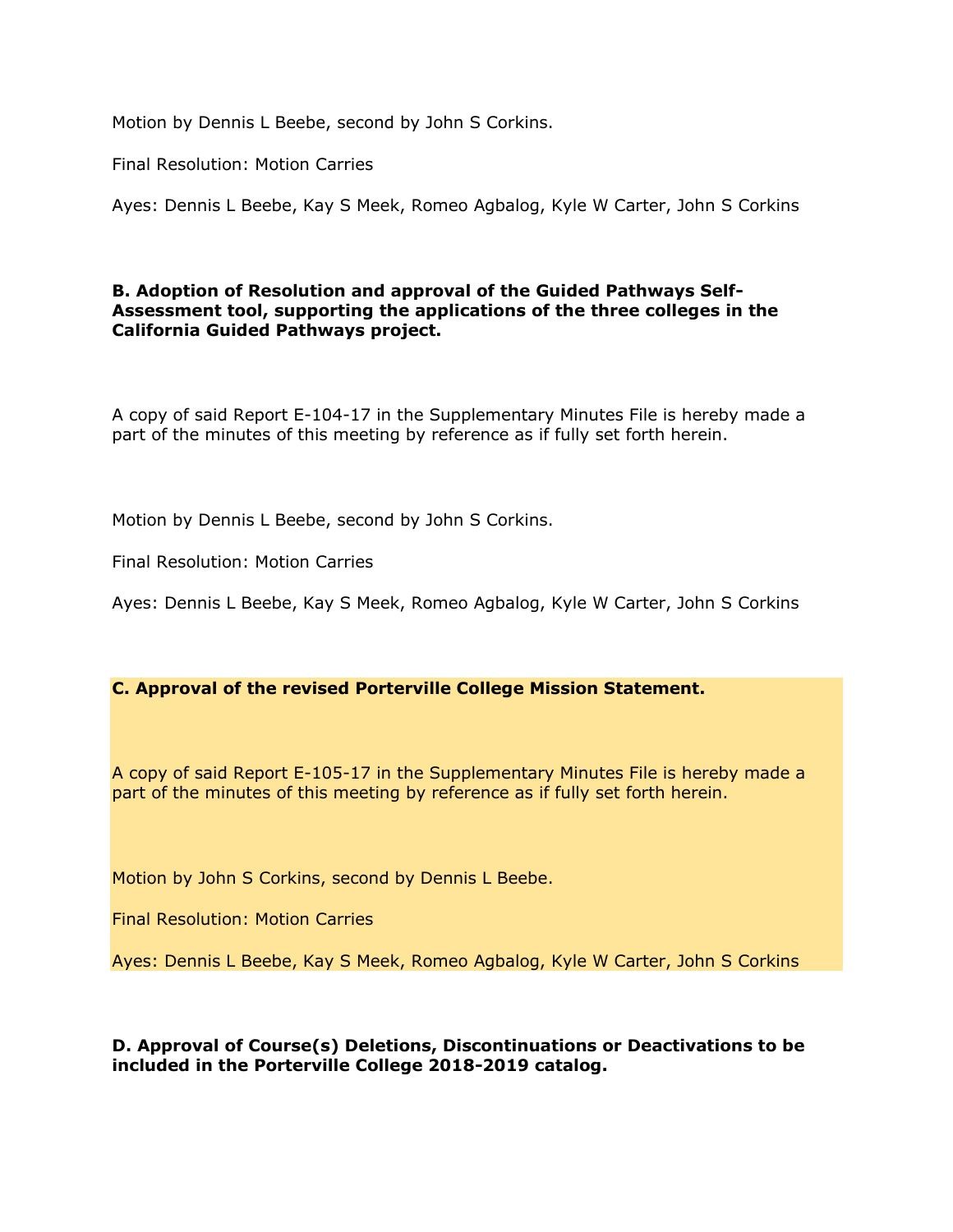A copy of said Report E-106-17 in the Supplementary Minutes File is hereby made a part of the minutes of this meeting by reference as if fully set forth herein.

Motion by John S Corkins, second by Dennis L Beebe.

Final Resolution: Motion Carries

Ayes: Dennis L Beebe, Kay S Meek, Romeo Agbalog, Kyle W Carter, John S Corkins

## **E. Approval of Course(s) Deletions, Discontinuations or Deactivations to be included in the Cerro Coso Community College 2017-2018 catalog.**

A copy of said Report E-107-17 in the Supplementary Minutes File is hereby made a part of the minutes of this meeting by reference as if fully set forth herein.

Motion by John S Corkins, second by Dennis L Beebe.

Final Resolution: Motion Carries

Ayes: Dennis L Beebe, Kay S Meek, Romeo Agbalog, Kyle W Carter, John S Corkins

**F. Authorization for the Interim Chief Financial Officer to execute a grant renewal between the Kern Community College District, and the Workforce and Economic Development Division of the California Community Colleges Chancellor's Office for the Central and South Central Regions' Proposition 39 Clean Energy Workforce Program. In so doing, authorization is also hereby requested for the Interim Chief Financial Officer to execute Memoranda of Understanding between the Kern Community College and each of the 22 various California Community Colleges of the central and south central regions that participate in this specific grant project. The term is from July 18, 2017 through February 28, 2019. The amount payable to the District is \$2,015,518.00 to be deposited into RP636 Prop 39 Clean Energy Jobs fund.**

A copy of said Report E-108-17 in the Supplementary Minutes File is hereby made a part of the minutes of this meeting by reference as if fully set forth herein.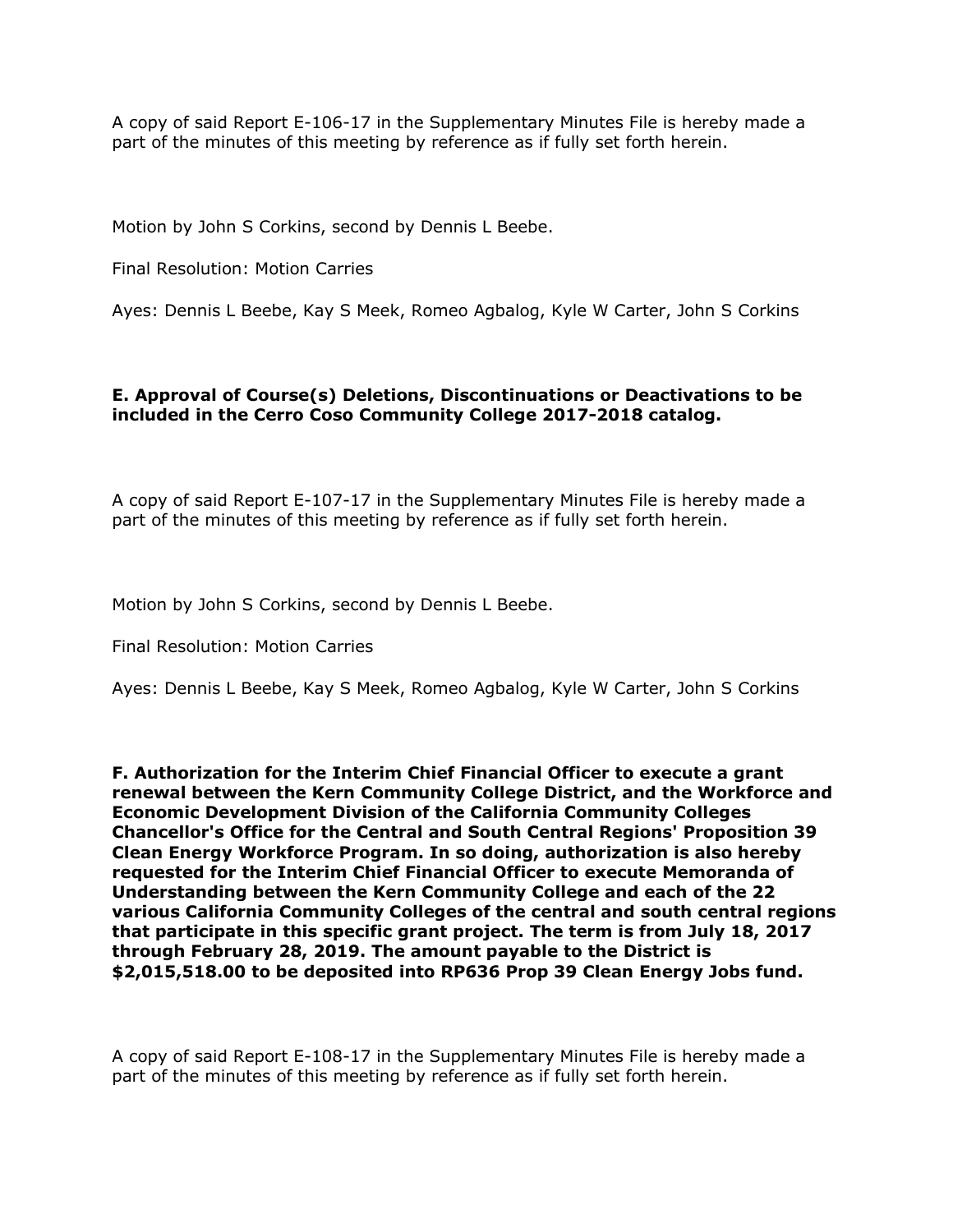Motion by Dennis L Beebe, second by John S Corkins.

Final Resolution: Motion Carries

Ayes: Dennis L Beebe, Kay S Meek, Romeo Agbalog, Kyle W Carter, John S Corkins

## **G. Approval of Program Revisions or Modifications to be included in the Porterville College 2018-2019 catalog.**

A copy of said Report E-109-17 in the Supplementary Minutes File is hereby made a part of the minutes of this meeting by reference as if fully set forth herein.

Motion by John S Corkins, second by Dennis L Beebe.

Final Resolution: Motion Carries

Ayes: Dennis L Beebe, Kay S Meek, Romeo Agbalog, Kyle W Carter, John S Corkins

### **H. Approval of Course Revisions or Modifications to be included in the Bakersfield College and Porterville Colleges' 2018-2019 catalogs.**

A copy of said Report E-110-17 in the Supplementary Minutes File is hereby made a part of the minutes of this meeting by reference as if fully set forth herein.

Motion by John S Corkins, second by Dennis L Beebe.

Final Resolution: Motion Carries

Ayes: Dennis L Beebe, Kay S Meek, Romeo Agbalog, Kyle W Carter, John S Corkins

# **I. Approval of New Course(s) to be included in the Bakersfield College and Porterville Colleges' 2018-2019 catalogs.**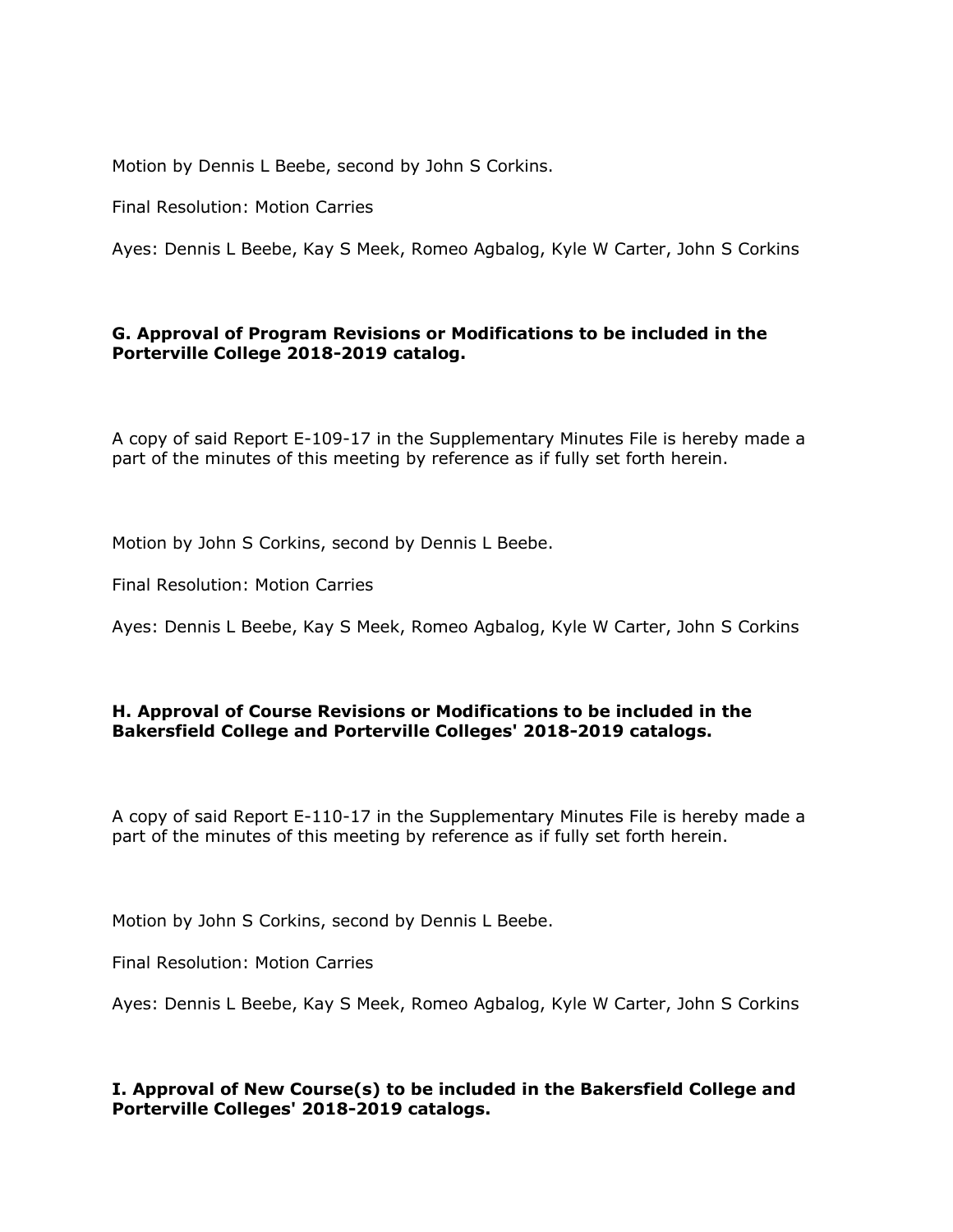A copy of said Report E-111-17 in the Supplementary Minutes File is hereby made a part of the minutes of this meeting by reference as if fully set forth herein.

Motion by John S Corkins, second by Dennis L Beebe.

Final Resolution: Motion Carries

Ayes: Dennis L Beebe, Kay S Meek, Romeo Agbalog, Kyle W Carter, John S Corkins

### **J. Approval of Distance Education Course Revisions or Modifications to be included in the Bakersfield College 2017-2018 Academic Year catalog.**

A copy of said Report E-112-17 in the Supplementary Minutes File is hereby made a part of the minutes of this meeting by reference as if fully set forth herein.

Motion by John S Corkins, second by Dennis L Beebe.

Final Resolution: Motion Carries

Ayes: Dennis L Beebe, Kay S Meek, Romeo Agbalog, Kyle W Carter, John S Corkins

**K. Authorization for the Chief Financial Officer to enter in to agreement ET18- 0139 between the Kern Community College District and the State of California Employment Training Panel which will reimburse the District for providing training to incumbent workers. The term is from October 30, 2017 through October 29, 2019. The amount payable to the District is up to \$582,000.00 to be deposited into CE005 Contract Education funds.**

A copy of said Report E-113-17 in the Supplementary Minutes File is hereby made a part of the minutes of this meeting by reference as if fully set forth herein.

Motion by Dennis L Beebe, second by John S Corkins.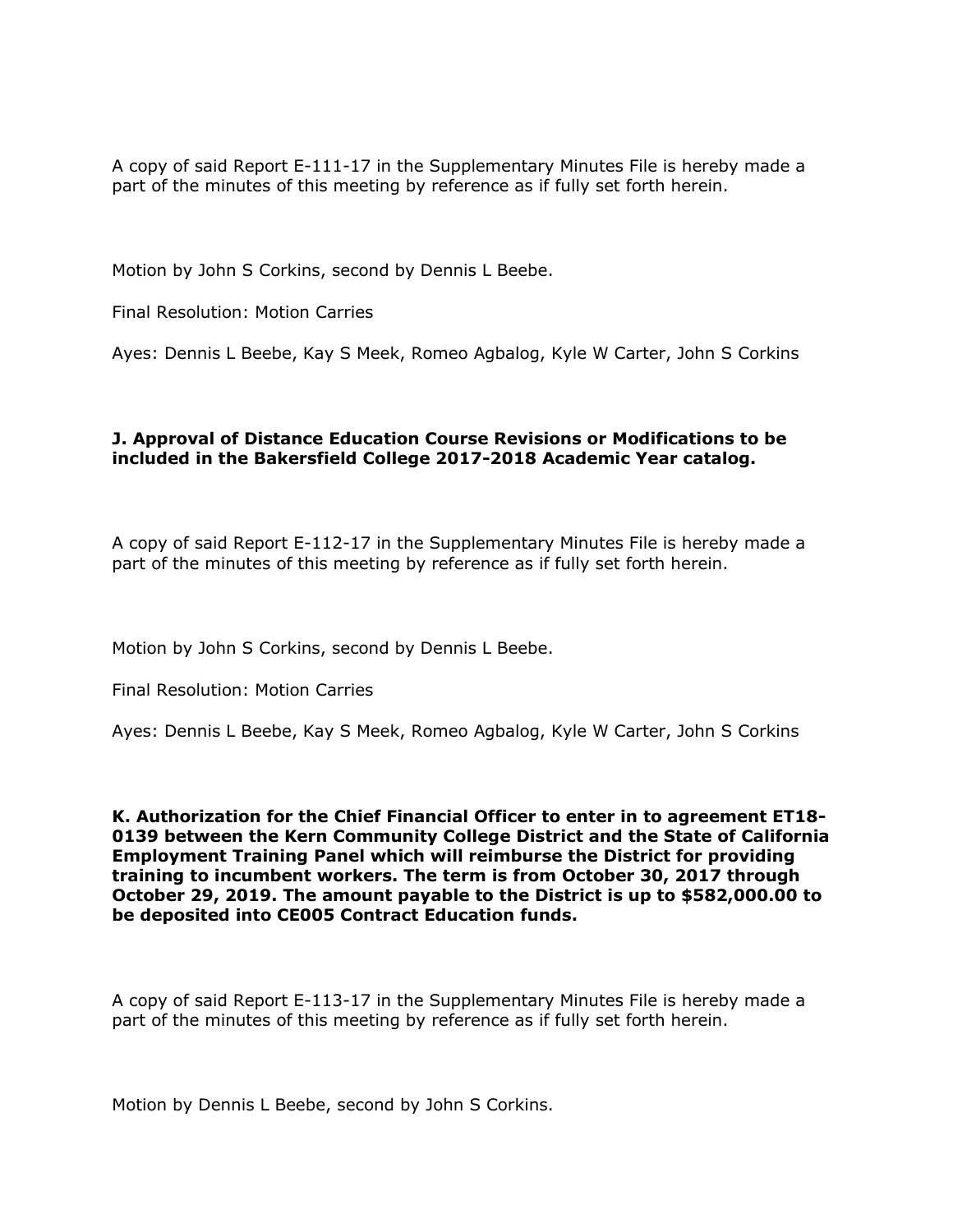Final Resolution: Motion Carries

Ayes: Dennis L Beebe, Kay S Meek, Romeo Agbalog, Kyle W Carter, John S Corkins

# **L. Approval of New Program(s) to be included in the Cerro Coso Community College 2017-2018 catalog.**

A copy of said Report E-114-17 in the Supplementary Minutes File is hereby made a part of the minutes of this meeting by reference as if fully set forth herein.

Motion by Dennis L Beebe, second by John S Corkins.

Final Resolution: Motion Carries

Ayes: Dennis L Beebe, Kay S Meek, Romeo Agbalog, Kyle W Carter, John S Corkins

### **M. Approval of Program Revisions or Modifications to be included in the Cerro Coso Community College 2017-2018 catalog.**

A copy of said Report E-115-17 in the Supplementary Minutes File is hereby made a part of the minutes of this meeting by reference as if fully set forth herein.

Motion by Dennis L Beebe, second by John S Corkins.

Final Resolution: Motion Carries

Ayes: Dennis L Beebe, Kay S Meek, Romeo Agbalog, Kyle W Carter, John S Corkins

### **N. Approval of New Course(s) to be included in the Cerro Coso Community College 2017-2018 catalog.**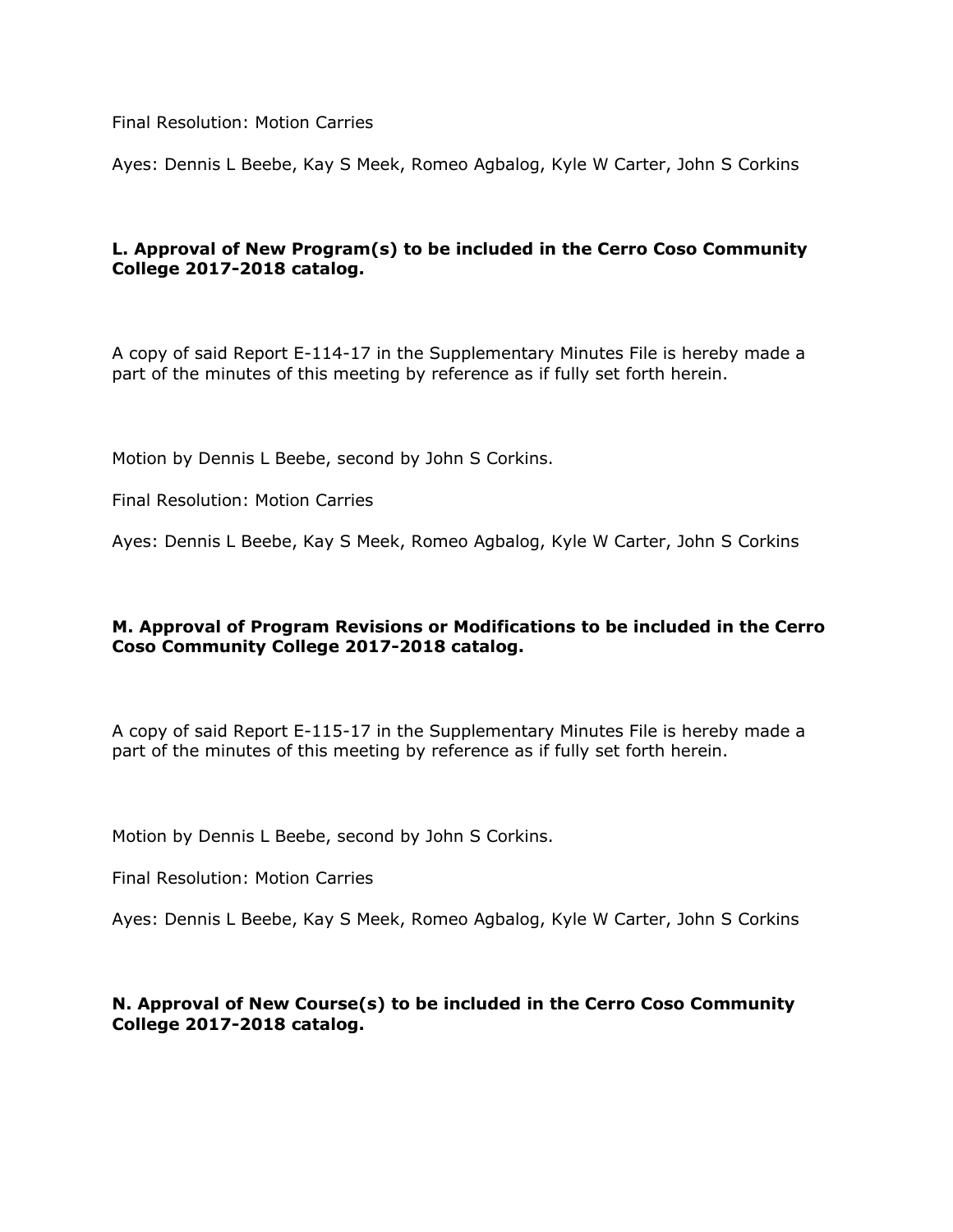A copy of said Report E-116-17 in the Supplementary Minutes File is hereby made a part of the minutes of this meeting by reference as if fully set forth herein.

Motion by Dennis L Beebe, second by John S Corkins.

Final Resolution: Motion Carries

Ayes: Dennis L Beebe, Kay S Meek, Romeo Agbalog, Kyle W Carter, John S Corkins

### **O. Approval of New Programs to be included in the Bakersfield College and Porterville Colleges' 2018-2019 catalogs.**

A copy of said Report E-117-17 in the Supplementary Minutes File is hereby made a part of the minutes of this meeting by reference as if fully set forth herein.

Motion by Dennis L Beebe, second by John S Corkins.

Final Resolution: Motion Carries

Ayes: Dennis L Beebe, Kay S Meek, Romeo Agbalog, Kyle W Carter, John S Corkins

**P. Approval to accept grant funding, on behalf of Bakersfield College Family and Consumer Education Department, from the California Community College Chancellor's Office to operate the Foster and Kinship Care Education Program for the 2017-2018 Fiscal Year. The term is July 1, 2017 through June 30, 2018. The total amount payable to the District is \$161,524.00, to be deposited into RP131 Restricted Grant fund.**

A copy of said Report E-118-17 in the Supplementary Minutes File is hereby made a part of the minutes of this meeting by reference as if fully set forth herein.

Motion by Dennis L Beebe, second by John S Corkins.

Final Resolution: Motion Carries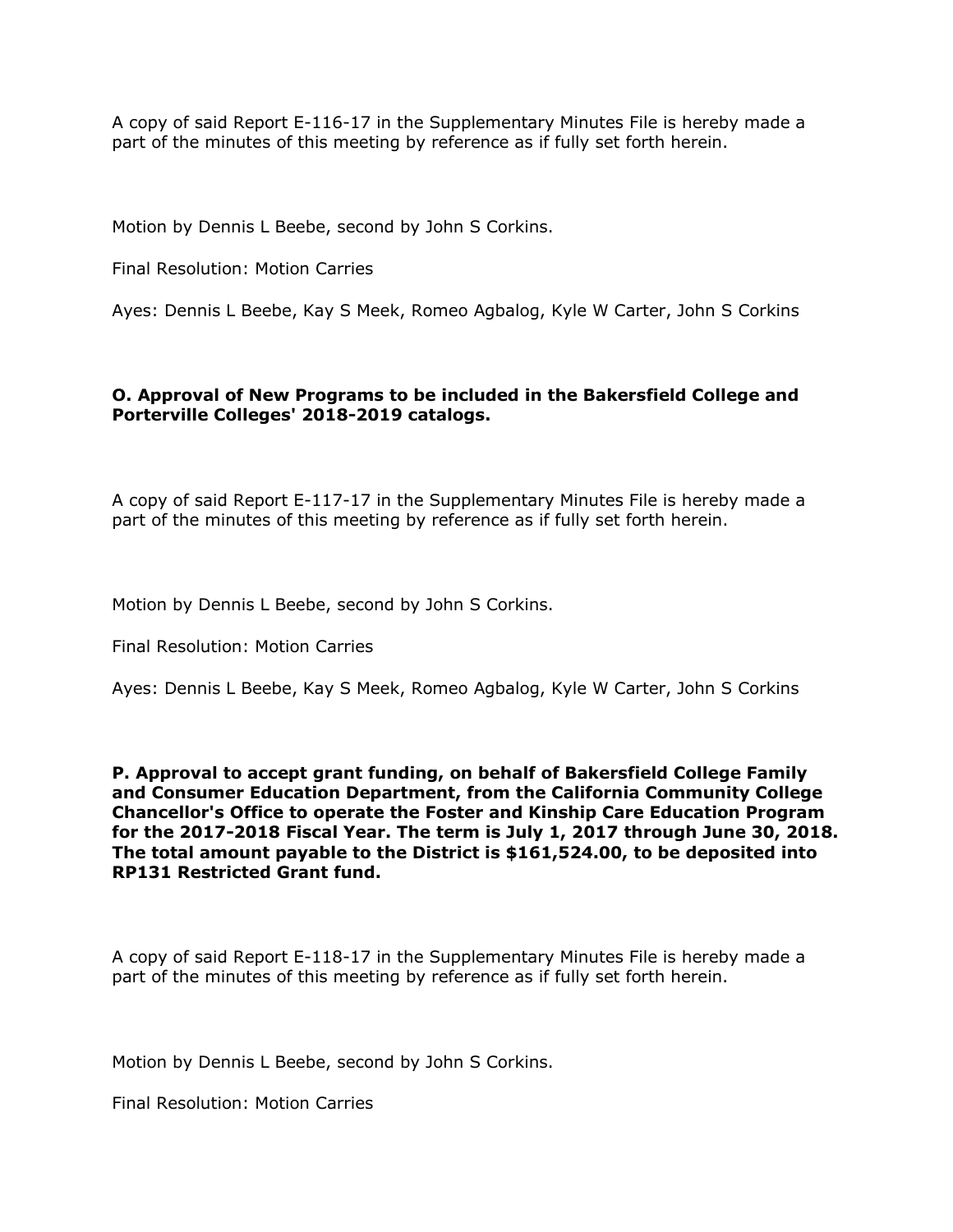Ayes: Dennis L Beebe, Kay S Meek, Romeo Agbalog, Kyle W Carter, John S Corkins

# **Q. Approval of revised programs to be included in the Cerro Coso Community College 2017-2018 catalog**

A copy of said Report E-119-17 in the Supplementary Minutes File is hereby made a part of the minutes of this meeting by reference as if fully set forth herein.

Motion by Dennis L Beebe, second by John S Corkins.

Final Resolution: Motion Carries

Ayes: Dennis L Beebe, Kay S Meek, Romeo Agbalog, Kyle W Carter, John S Corkins

**R. Approval of out of state travel for four Bakersfield College students, who are 2017 Eisenhower Fellowship Awardees, and Dr. Patrick Aderhold to attend the 97th Transportation Research Board (TRB) Annual Meeting and the David Eisenhower Research Showcase. The dates of travel are January 6, 2018 through January 11, 2018, to Washington D.C. The cost to the District is not to exceed \$12,000.00, to be paid from the RP380 MESA and RP646 Eisenhower grant funds.**

A copy of said Report E-120-17 in the Supplementary Minutes File is hereby made a part of the minutes of this meeting by reference as if fully set forth herein.

Motion by Dennis L Beebe, second by John S Corkins.

Final Resolution: Motion Carries

Ayes: Dennis L Beebe, Kay S Meek, Romeo Agbalog, Kyle W Carter, John S Corkins

### **S. Approval of Course Revisions or Modifications to be included in the Cerro Coso Community College 2017-2018 catalog.**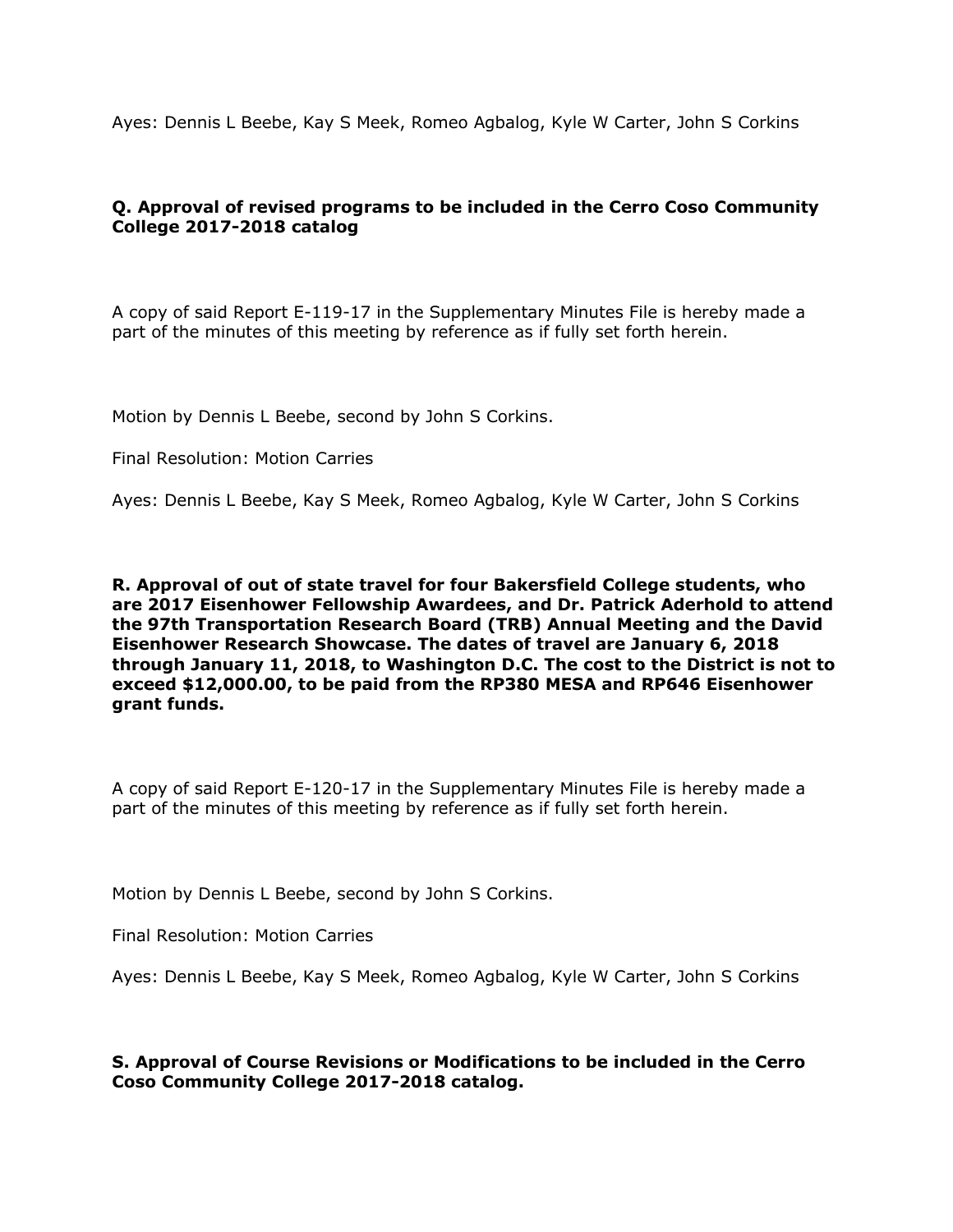A copy of said Report E-121-17 in the Supplementary Minutes File is hereby made a part of the minutes of this meeting by reference as if fully set forth herein.

Motion by Dennis L Beebe, second by John S Corkins.

Final Resolution: Motion Carries

Ayes: Dennis L Beebe, Kay S Meek, Romeo Agbalog, Kyle W Carter, John S Corkins

### **T. Approval for Cerro Coso Community College to deliver a Community Education class entitled "Entrepreneur Class."**

A copy of said Report E-122-17 in the Supplementary Minutes File is hereby made a part of the minutes of this meeting by reference as if fully set forth herein.

Motion by Dennis L Beebe, second by John S Corkins.

Final Resolution: Motion Carries

Ayes: Dennis L Beebe, Kay S Meek, Romeo Agbalog, Kyle W Carter, John S Corkins

**14. (Educational Services - Consent) The Educational Services items listed below are recommended for ratification or approval by State Law, State Regulations, or approval in accordance with the Board Policy Manual of the Kern Community College District. Only one motion is required to provide action on all.**

**A. The Educational Services items listed below for the Kern Community College District, on behalf of Bakersfield College, are recommended for ratification in accordance with the Kern Community College District Board Policy 3A9A, which authorizes the Chief Financial Officer to execute agreements for goods and services up to \$45,000.00 for construction services, and for goods and**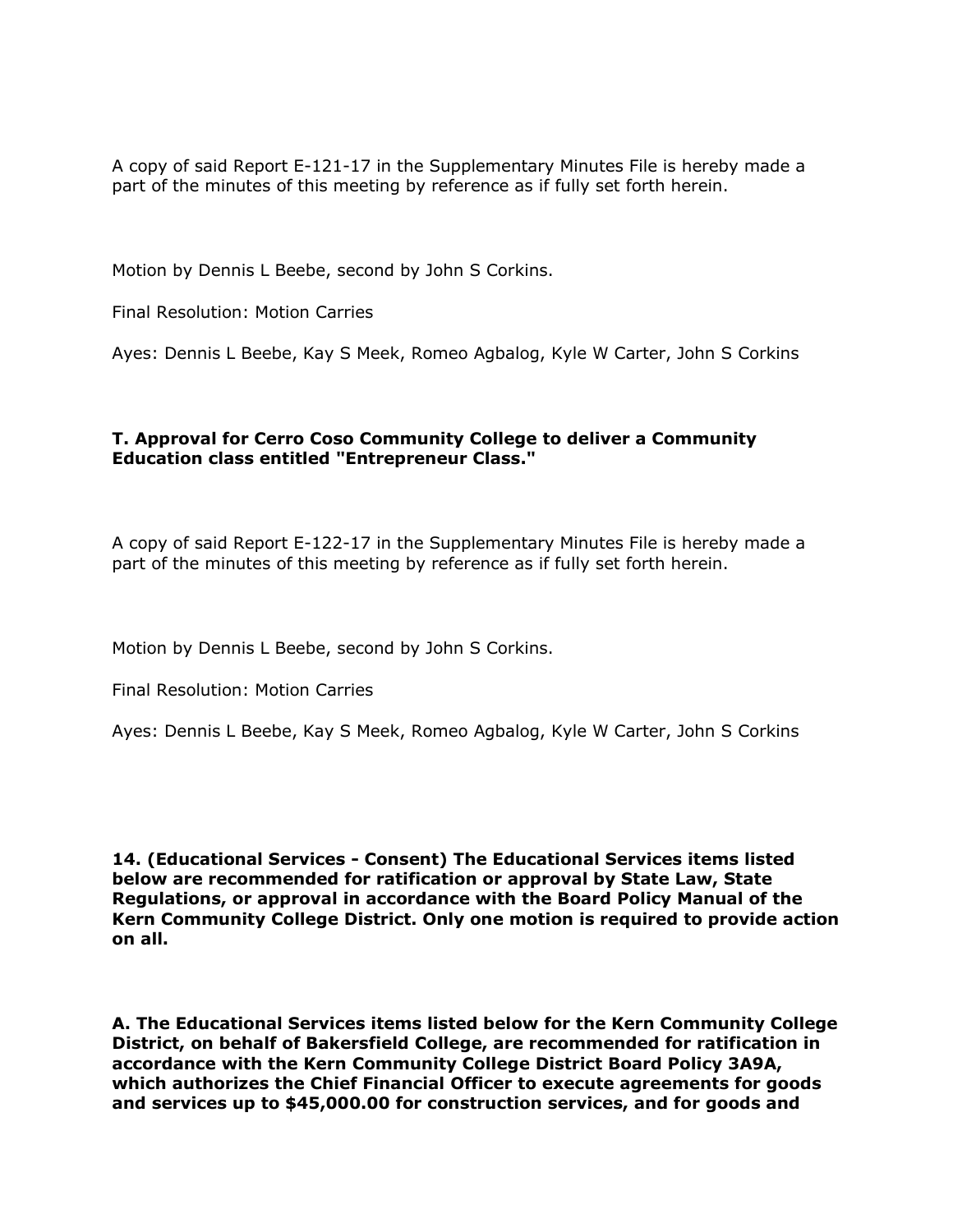**services up to \$88,300.00 for other than construction services. Only one motion is required to provide action on all. All amounts designated are not to exceed the specified amount unless otherwise noted.**

**B. The Educational Services items listed below for the Kern Community College District, on behalf of Cerro Coso Community College, are recommended for ratification in accordance with the Kern Community College District Board Policy 3A9A, which authorizes the Chief Financial Officer to execute agreements for goods and services up to \$45,000.00 for construction services, and for goods and services up to \$88,300.00 for other than construction services. Only one motion is required to provide action on all. All amounts designated are not to exceed the specified amount unless otherwise noted.**

**C. The Educational Services items listed below for the Kern Community College District, on behalf of Porterville College, are recommended for ratification in accordance with the Kern Community College District Board Policy 3A9A, which authorizes the Chief Financial Officer to execute agreements for goods and services up to \$45,000.00 for construction services, and for goods and services up to \$88,300.00 for other than construction services. Only one motion is required to provide action on all. All amounts designated are not to exceed the specified amount unless otherwise noted.**

**D. The Educational Services items listed below for the Kern Community College District, on behalf of the District Office, are recommended for ratification in accordance with the Kern Community College District Board Policy 3A9A, which authorizes the Chief Financial Officer to execute agreements for goods and services up to \$45,000.00 for construction services, and for goods and services up to \$88,300.00 for other than construction services. Only one motion is required to provide action on all. All amounts designated are not to exceed the specified amount unless otherwise noted.**

All Consent items were approved in a single motion at the beginning of this Board meeting. A copy of said Report E-123-17 in the Supplementary Minutes File is hereby made a part of the minutes of this meeting by reference as if fully set forth herein.

Motion by Romeo Agbalog, second by John S Corkins.

Final Resolution: Motion Carries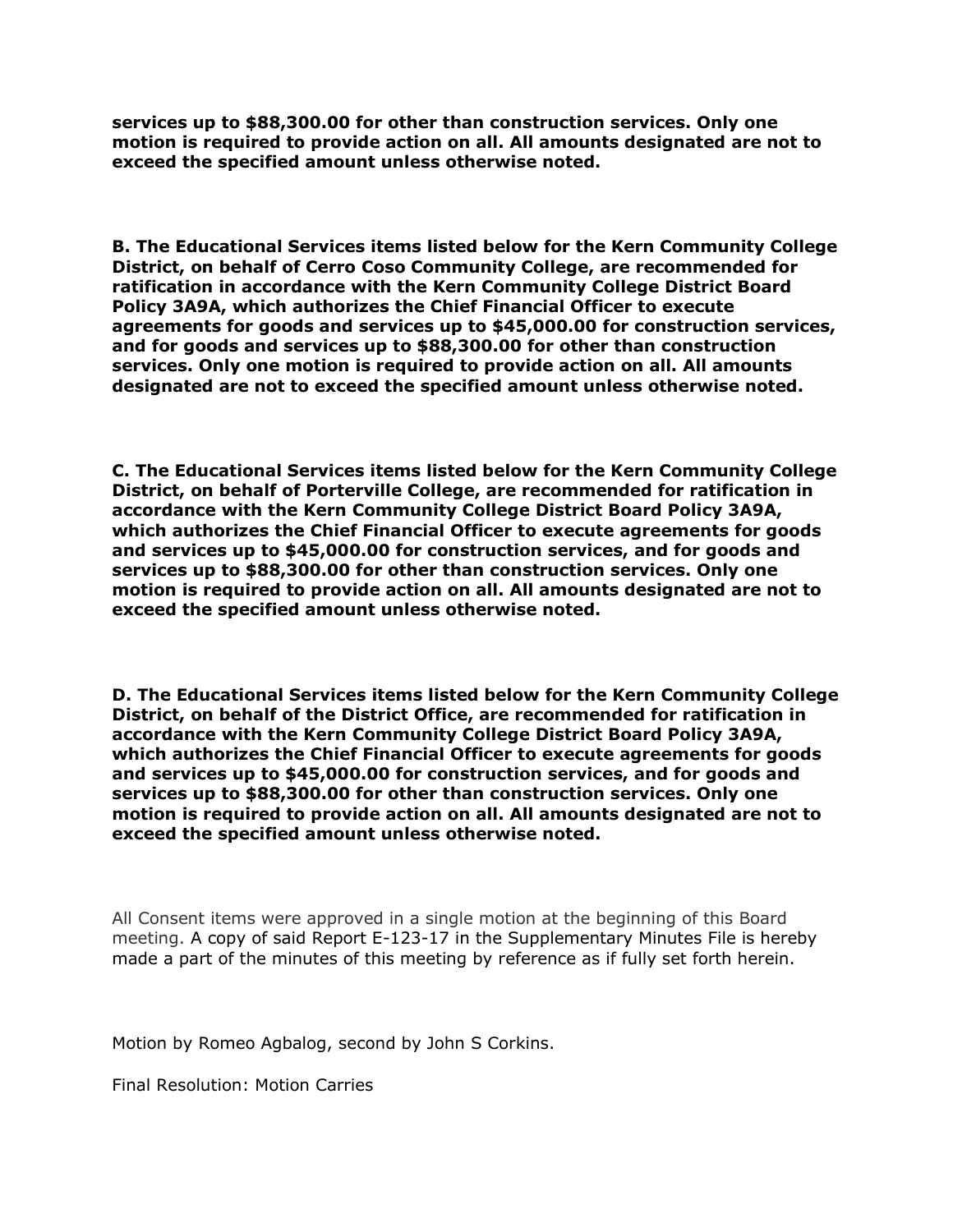Ayes: Dennis L Beebe, Kay S Meek, Romeo Agbalog, Kyle W Carter, John S Corkins

### **15. Human Resources – Approval**

## **A. Revised Classified salary schedules C1, C3 and C4 to align with Minimum Wage Law effective January 1, 2018.**

A copy of said Report H-23-17 in the Supplementary Minutes File is hereby made a part of the minutes of this meeting by reference as if fully set forth herein.

Motion by Dennis L Beebe, second by John S Corkins.

Final Resolution: Motion Carries

Ayes: Dennis L Beebe, Kay S Meek, Romeo Agbalog, Kyle W Carter, John S Corkins

**16. (Human Resources--- Consent) The Human Resources items listed below require ratification or approval by State Law, State Regulations, or approval in accordance with the Board Policy Manual of the Kern Community College District which authorizes the Chief Financial Officer to execute agreements for goods and services. Only one motion is required to provide action on all.**

### **A. Human Resources December 2017 Report**

### **B. Human Resources Special Compensation Report December 2017**

A copy of said Report H-24-17 in the Supplementary Minutes File is hereby made a part of the minutes of this meeting by reference as if fully set forth herein.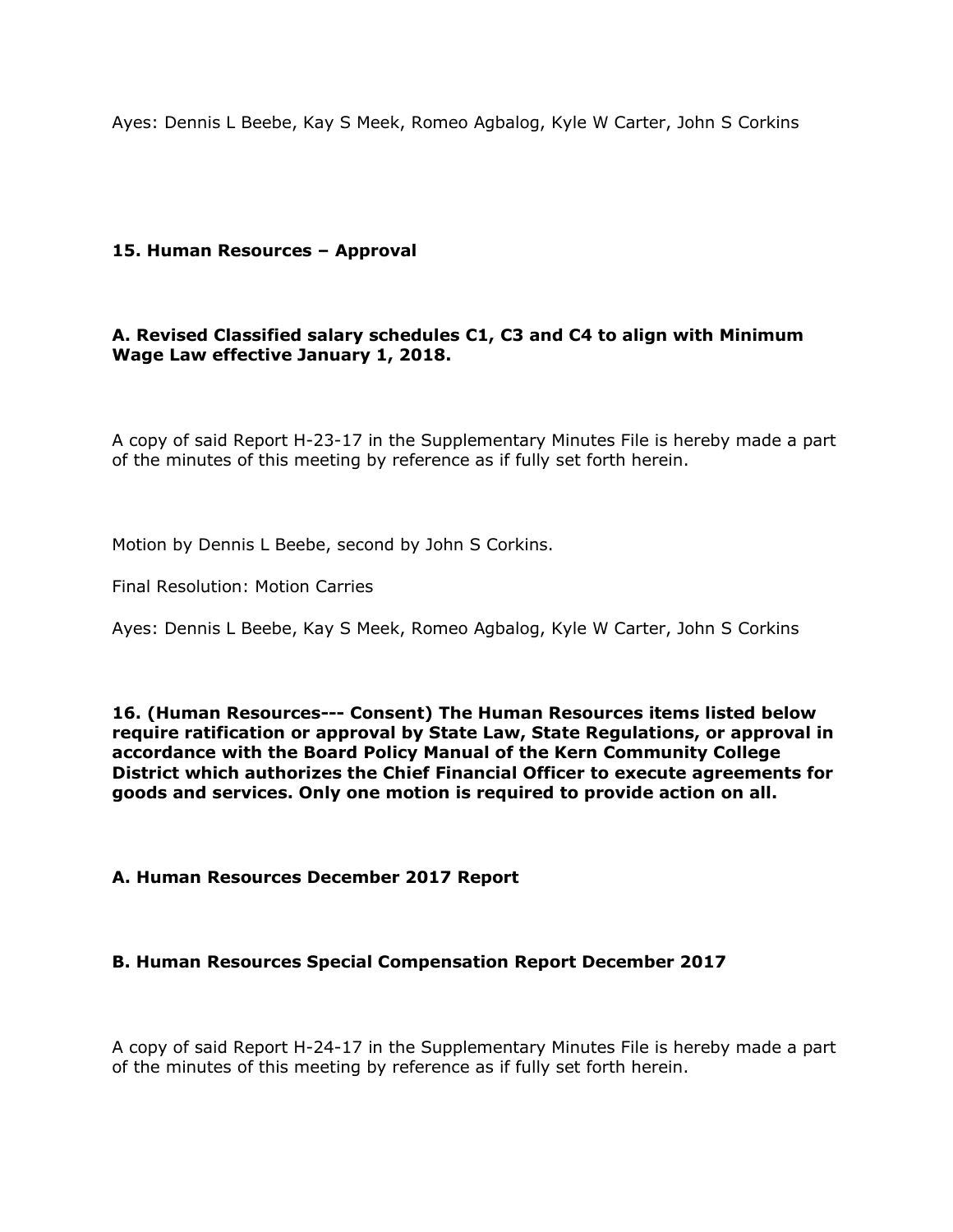Motion by Romeo Agbalog, second by John S Corkins.

Final Resolution: Motion Carries

Ayes: Dennis L Beebe, Kay S Meek, Romeo Agbalog, Kyle W Carter, John S Corkins

# **17. Reports**

# **A. Faculty Reports**

CCA President, Tom Greenwood reported that negotiations were held on 12/1/17; continues to go well, and thanked Vice Chancellor Davis for her role in those talks. Mr. Greenwood closed by wishing the Board a happy holidays.

Bakersfield College Academic Senate President, Steven Holmes wished happy holidays to the Board as well.

# **B. Classified Reports**

None.

# **C. Management Association Reports**

None.

# **D. College Reports**

Porterville College Interim President Bill Henry reported:

- Varies projects are ongoing
- Enrollment is going well; positive side at 5.5%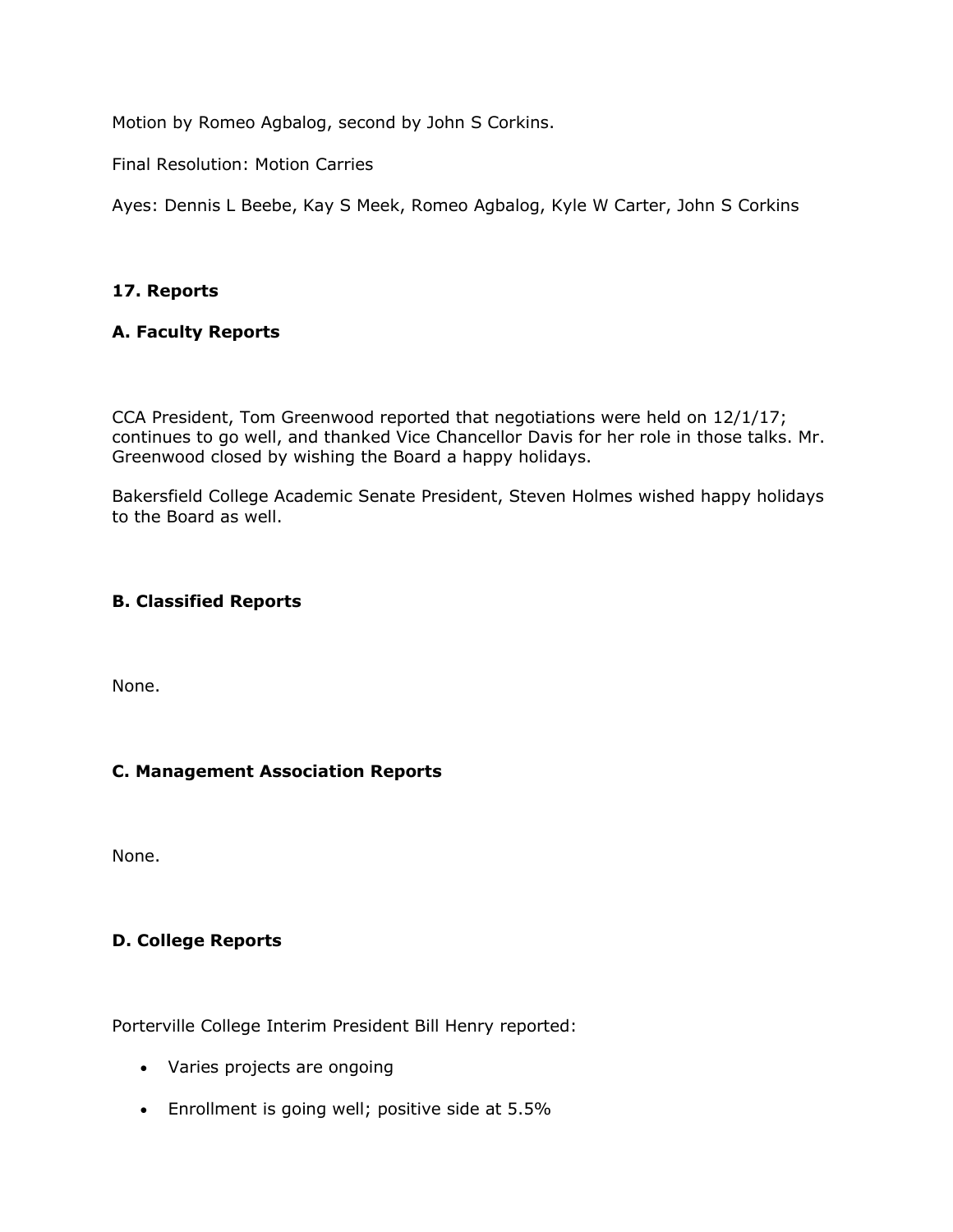- Eighteen faculty new hires have been identified- very good process this year
- Finished the State of the College report- faculty and administrators have stepped up to fill the gaps; very proud of the Porterville group.

He thanked the college Presidents and Chancellor Burke for their support.

Cerro Coso Community College President Jill Board reported:

- Staff Development Day: revising their senate (union and classified senate) presenters shared what they do in their roles state-wide from Fresno. Management was in attendance, and a full potluck lunch was served by attendees.
- Farewell to Jennifer San Nicholas who is retiring
- $\bullet$  Hosted leadership academy on 12/1/17, with a focus on student success
- Held graduation for LVN class for 2017

Bakersfield College President Sonya Christian recognized the three colleges' hard work this past year, and thanked the Trustees and the Chancellor.

# **E. Chancellor's Report**

Chancellor Burke reported:

- attendance at a couple of conferences; held by the State, CVHEC, and CCLC
- growth flat in several college districts; KCCD continues to grow up to 6.3%
- enjoyed the annual culinary caroling dinner-fundraiser
- Attended the Kern Taxpayer's meeting- Kristen Barnes and Superintendent, Mary Barlow with KCSOS presented the Kern Pledge
- Former Mayor of Los Angeles, Antonio Villaraigosa and 5<sup>th</sup> District Supervisor, Leticia Perez visited KCCD District Office to discuss economic development in the area.

# **F. Board of Trustees, Reports, and Inquiries**

There were no reports.

### **18. Adjournment**